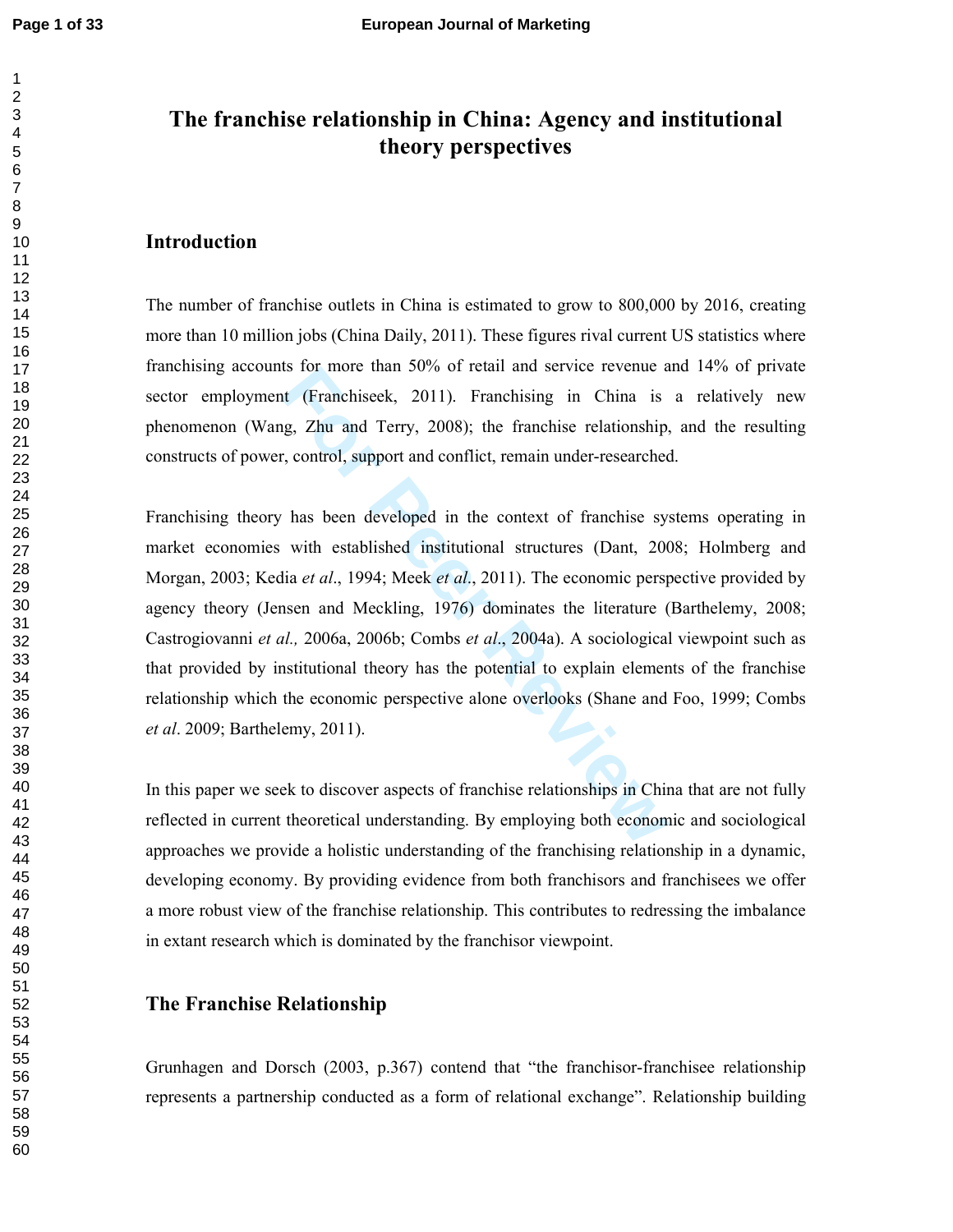involves sharing of benefits and costs. The formal basis of the relationship is the franchise contract. The franchisor provides the franchisee with the right to sell products or services. In business format franchising this includes use of a brand name owned by the franchisor. In return for a lump sum payment and an annual royalty fee based on sales, the franchisor gives the franchisee the right to use this intellectual property for a specified time period. The franchisee, in return for franchise fees, expects to operate in a supported and assisted environment (Fulop and Forward, 1997). Rahatullah and Raeside (2008, p.27) describe relational exchange relationships as "durable, dynamic, and adaptable", emphasizing that the relationship constructs of support, power and control, facilitate "an effective, efficient, and long-lasting dyadic relationship".

relationship".<br>
work on power by French and Raven (1959), and lat<br>
(1984) provide the basis for understanding power w<br>
franchise research is US market focused, while lat<br>
is in the franchise relationship in developed marke The foundational work on power by French and Raven (1959), and later work by Lusch (1976) and Gaski (1984) provide the basis for understanding power within the franchise channel. This early franchise research is US market focused, while later authors explore relational constructs in the franchise relationship in developed markets outside of the US: Australia and the UK (Quinn, 1999; Quinn and Doherty, 2000; Frazer *et al*., 2007; Brookes and Roper, 2011). These authors emphasize controlling the franchise relationship through non-coercive power sources, such as support mechanisms, rather than coercive sources of power, such as the contract (Quinn and Doherty, 2000; Brookes and Roper, 2011).

In international franchise relationships, communication, trust and the choice of franchise partner are important sources of power (Doherty and Alexander, 2006; Doherty, 2009). Moore *et al*. (2004) support Lusch (1982) in finding that cultural disconnection is a key source of conflict with international partners. They also find that channel members' willingness to exert coercive power does not encourage healthy channel relationships (Moore *et al*., 2004). Doherty and Alexander (2006) and Quinn (1999) assert that non-coercive power sources, particularly collaborative decision making, produce better franchise relationships.

In exploring sources of conflict, Frazer *et al*. (2012) highlight the tensions which emanate from expectation gaps at the outset of the relationship, distrust in the relationship, relational dissatisfaction and perceptions of conflict. However, these authors further perpetuate the focus on developed market economies with established legal and social frameworks. Detailed consideration of the dynamics within the franchise relationship in markets with emerging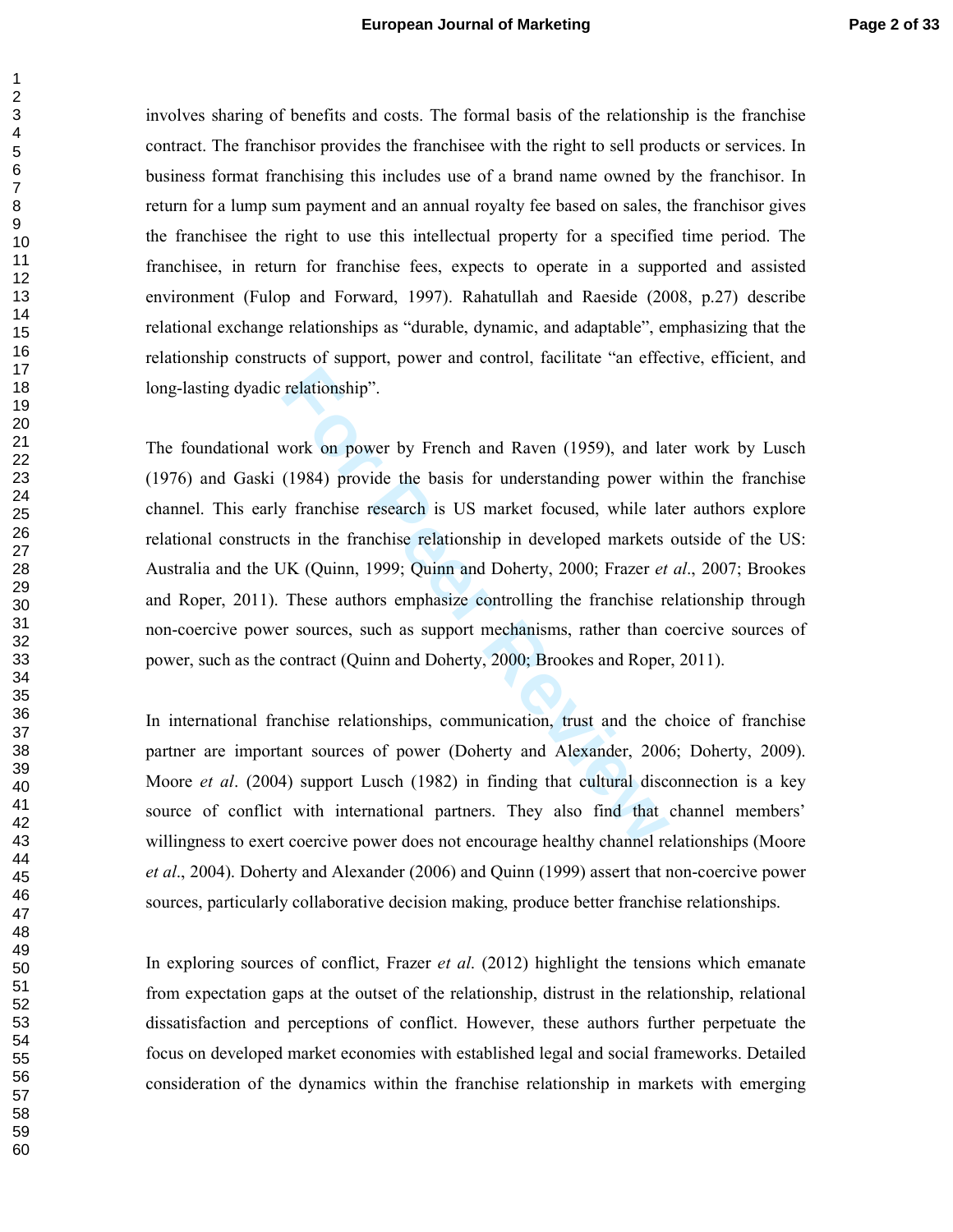economies, evolving legal frameworks and rapidly changing social expectations remains under-researched.

## **Theoretical Frameworks**

ntial for free riding by franchisees (Brickley and Dark<br>rtical agency problem concerns the potential for emp<br>the wishes of management (Combs *et al.*, 2004a; Jer<br>are not employees and will not shirk because income i<br>ofit m Agency theory (Jensen and Meckling, 1976) is based on the concept of the principal-agent relationship: the principal delegates work to the agent to be carried out on the principal's behalf on a day-to-day basis. Two agency problems arise in this context: horizontal and vertical agency (Combs *et al*. 2004a). The horizontal agency problem concerns the franchise brand and the potential for free riding by franchisees (Brickley and Dark, 1987; Kidwell *et al*., 2007). The vertical agency problem concerns the potential for employees to act self interestedly against the wishes of management (Combs *et al*., 2004a; Jensen and Meckling, 1976). Franchisees are not employees and will not shirk because income is directly related to effort: they are profit motivated. Employees require closer monitoring than franchisees; therefore, franchising is expected to reduce monitoring costs (Rubin, 1987). However, the potential for opportunism and moral hazard remains. On the double agency problem Combs *et al*. (2004a, p.912) conclude: "geographic dispersion creates two problems for chain managers. They must motivate and monitor outlet managers to solve vertical agency and they must insure that investments in the brand are maintained to solve horizontal agency."

Control, power, monitoring and the resultant potential for conflict are implicit in agency theory. A hierarchical, dependent relationship characterizes this theoretical perspective. Barthelemy (2011) concludes that agency theory alone does not fully explain how the franchise relationship operates in practice. Franchise relationships may be further explained by institutional theory, with its emphasis on the institutions and culture which shape the business environment (DiMaggio and Powell, 1983; Scott, 1995, 2008).

#### TAKE IN TABLE I HERE

North (1990), Di Maggio and Powell (1983) and Scott (1995, 2008) are the key protagonists of what is known as new institutionalism. Scott (1995, 2008), taking a sociological perspective, defines institutions as comprising "regulative, normative and cultural-cognitive elements that, together with associated activities and resources, provide stability and meaning to social life" (Scott, 2008, p.48). These regulative, normative and cultural-cognitive systems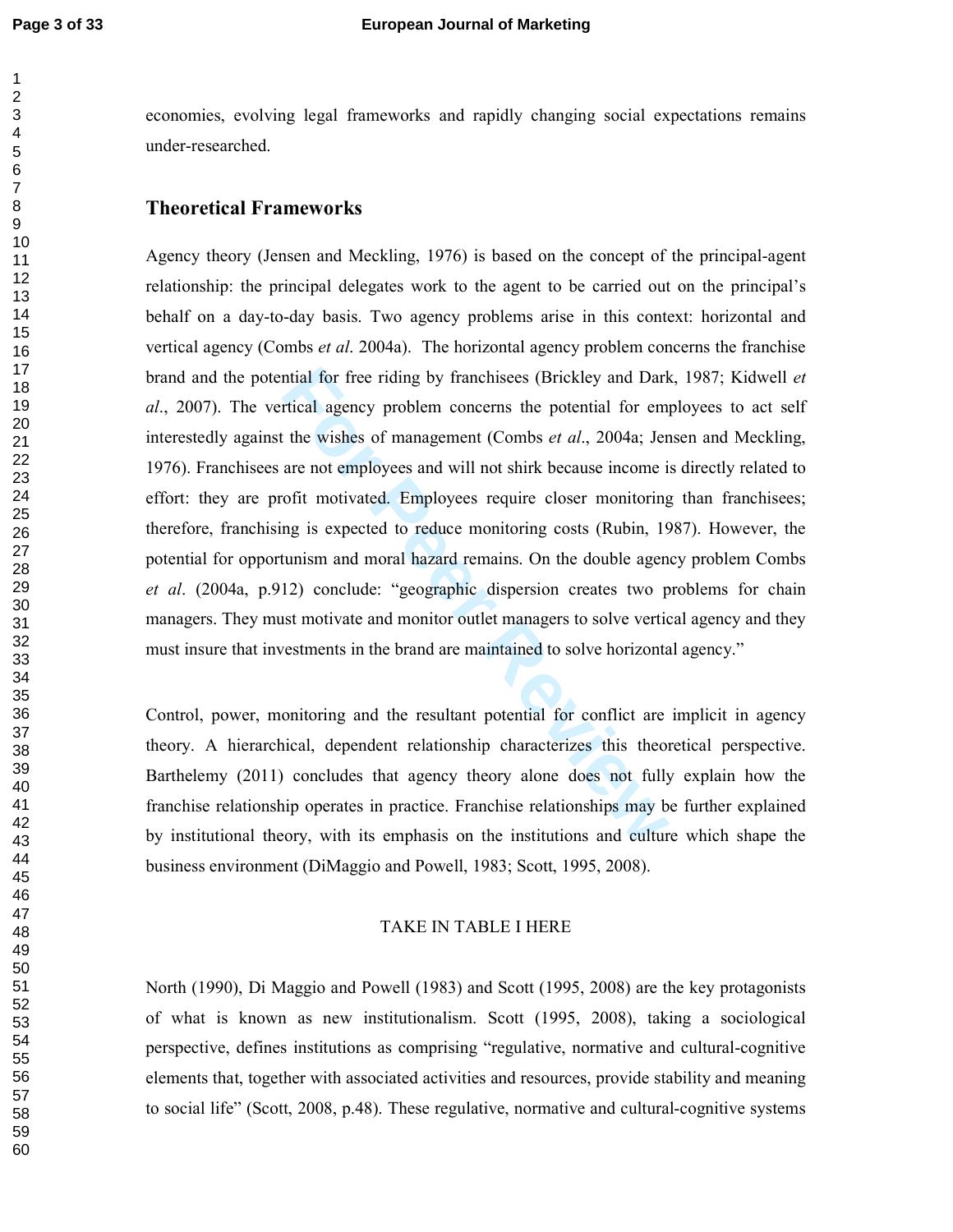are known as Scott's three pillars of institutions and form the basis for legitimacy. These systems may be in conflict at any one time and are not necessary mutually reinforcing. Here it is worth quoting Scott (2008): "The regulatory emphasis is on conformity to rules: legitimate organizations are those established by and operating in accordance with relevant legal or quasi-legal requirements. A normative conception stresses a deeper, moral base for assessing legitimacy. Normative controls are more likely to be internalized than are regulative controls, and the incentives for conformity are hence likely to include intrinsic as well as extrinsic rewards. A cultural-cognitive view points to the legitimacy that comes from conforming to a common definition of the situation, frame or reference….[it] is the "deepest" level, because it rests on preconscious, taken-for-granted assumptions" (Scott, 2008, p.61).

ts on preconscious, taken-for-granted assumptions" (Sc<br>999) find that new franchise system survival is bett<br>ional explanations alongside economic reasons. In<br>is more likely where there is cognitive legitimacy;<br>d from an es Shane and Foo (1999) find that new franchise system survival is better explained when employing institutional explanations alongside economic reasons. In their US sample, franchise survival is more likely where there is cognitive legitimacy; that is, taken-forgrantedness derived from an established shared understanding (Shane and Foo, 1999). 'Certification by the media', that is, socio-political approval by the media in the form of published franchisor rankings, plays a key role in legitimizing franchisors. Those US states which have disclosure and termination laws help franchisors attract franchisees by protecting them against opportunistic and/or financially risky franchisors (Shane and Foo, 1999).

Combs *et al*. (2009, p.1270) also find that "social forces described by institutional theory add explanatory power beyond that offered by economic explanations". Barthelemy (2011) provides evidence of mimetic isomorphism, that is, franchise chains imitating the behaviour of competitors which moves the system towards a taken-for-grantedness position. Like the work of Combs *et al*. (2009), Barthelemy's contribution is focused on the *decision* to franchise and the mix of franchise and owned stores in a franchise chain. Shane and Foo (1999) and Combs *et al*. (2009) explore these ideas in a US context; France provides the location for Barthelemy's (2011) contribution. In both countries franchising is a long established organizational form operationalized in the context of legitimizing frameworks. However, Combs *et al*. (2009, p.1283) assert that "institutional theory is most relevant when uncertainty is high, relative to economic imperatives."

The developing nature of franchising in China presents a pertinent site to explore economic and social influences within the franchise relationship. Therefore, we consider the developing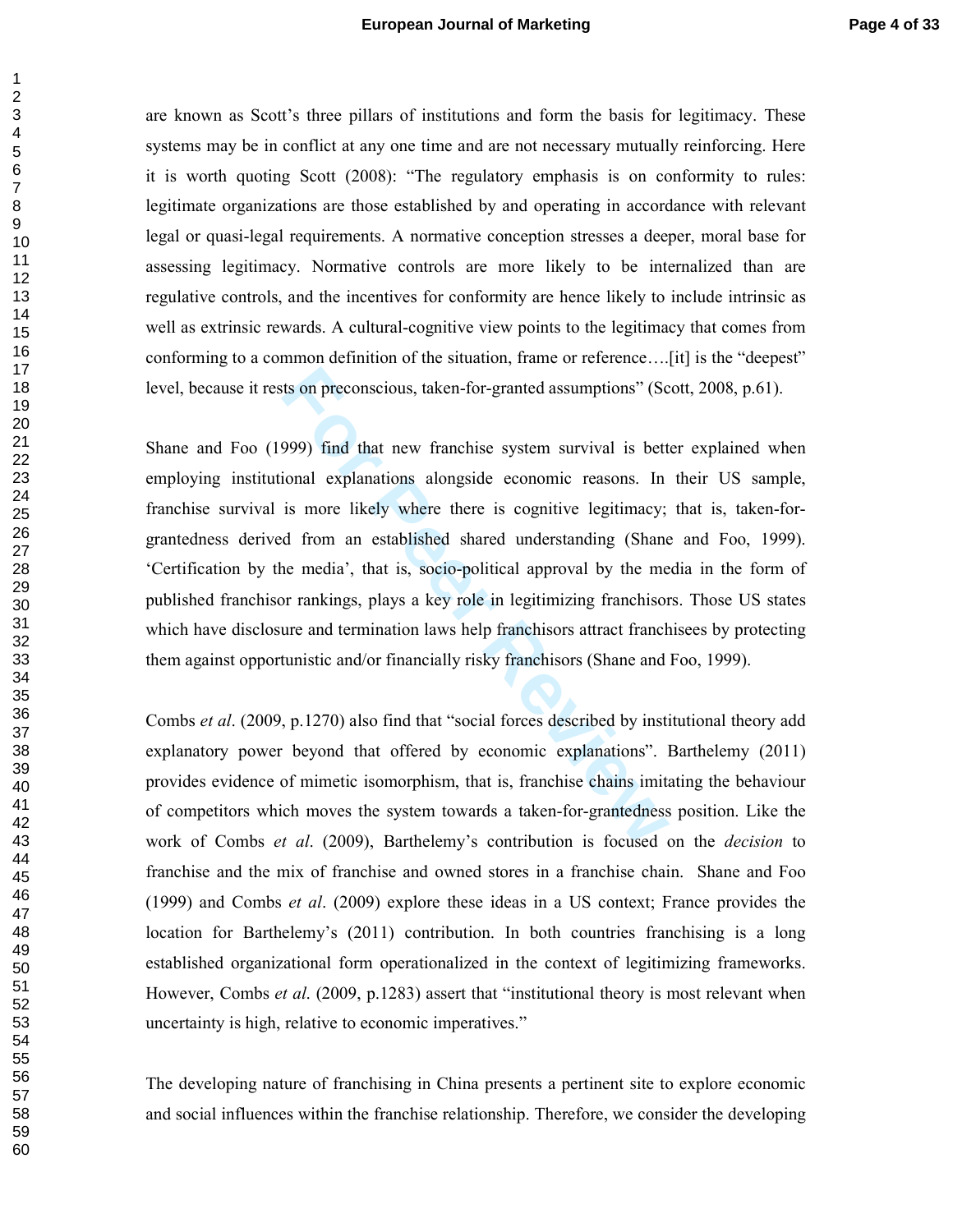franchise relationship, rather than issues such as the decision to franchise or move to company outlets, which have dominated the franchise debate. In China, institutional mechanisms are still evolving: private enterprises were legalized in 1988 (Lu and Tao, 2010). As Tan *et al*. (2009: 546) note "the formal, regulatory, coercive institutional mechanisms that under gird a market economy like property rights, company law and contracts, legal frameworks for managing and settling disputes, and concomitant sanctions are still evolving, or in some instances non-existent."

## **Franchising in China**

Dant (2008) highlights the North American dominance of franchising research. The challenge of emerging economies has attracted researchers (Welsh *et al*., 2006), although research to date has provided very little primary data collection and analysis of how the franchise relationship in China operates. Establishing an understanding of the regulatory pillar is the first step in providing a context for the current work.

Final Muslim and Muslim and Muslim Tenders (Welsh *et al., 2006*), all very little primary data collection and analysis of ma operates. Establishing an understanding of the reging a context for the current work.<br>
provide a Wang *et al.* (2008) provide a concise historical account of how franchising has developed in China. They distinguish three stages of franchise development: stage one (1987-1992), the introduction of the franchise concept with the arrival of US fast food pioneers; stage two (1993-1997), the adoption of franchising by local enterprises; stage three (1998-2006), the rapid growth of franchising and associated problems. As franchising developed, problems arose "from a lack of understanding of franchising and the intricacies of the franchisor/franchisee relationship" (Wang *et al*., 2008: 172/3). Table II outlines consequent development of franchise regulation in China.

#### TAKE IN TABLE II HERE

With some ambiguity in the 2005 Franchise Measures, the 2007 Franchise Regulations were introduced to address a range of issues including full disclosure of information to franchisees by franchisors and the combating of fraud. The importance of support for franchisees is highlighted in the 2007 Regulations. It is seen as fundamental to the long-term development of franchising in China. Having provided this background, the paper now presents the methods employed, data collection and analysis techniques.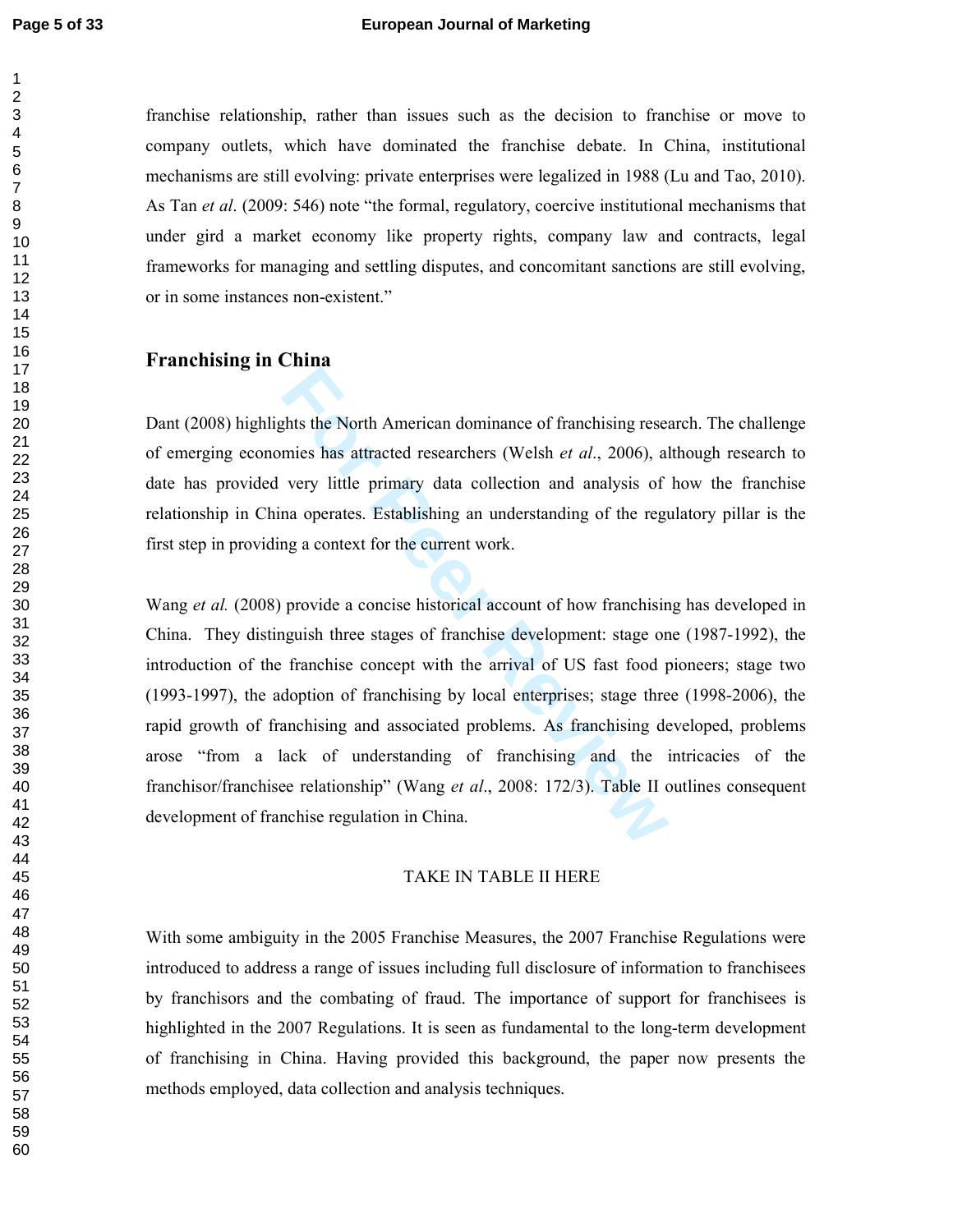## **Methodology**

#### *Research position*

Elango and Fried (1997, p.77) advocate fine grained approaches to franchise research: "the actual operations of a franchising system have rarely been directly examined". The last decade witnessed a growth in the use of qualitative methods in retail franchising research: ethnography (Quinn, 1999), case studies (Doherty, 2009) and in-depth interviews (Moore *et al*., 2004). By employing in-depth interviews with franchisors and franchisees in the retail sector in China we seek to develop an understanding of franchising in a dynamic economic and social environment. Qualitative research is particularly challenging, especially with regard to company access. The access achieved is deemed to be a particular strength of the work presented here.

## *Sample selection and securing access*

**For Peer Review COMPT AND THE CONSTRANT CONSTRANT SERVIE SERVIE SERVIE SERVIE SERVIE SERVIE SERVIE SERVIE SERVIE SERVIE SERVIE SERVIE SERVIE SERVIE SERVIET SERVIET SERVIET SERVIET SERVIET SERVIET SERVIET SERVIET SERVIET S** When conducting research on business activities in China it is important to establish a relationship, usually through referral, with potential respondents (Bruton and Ahlstrom, 2003). Two institutions were deemed to be central to advancing the work; the China Chain Store and Franchise Association (CCFA) and the government authority in the region where the research was carried out, the Guangdong Provincial Administration for Industry and Commerce.

The China Chain Store and Franchise Association (CCFA) provides a range of information and services on retailing generally, and franchising specifically. It deems itself to be the official representative of the retailing and franchising industry in China, with a membership that includes domestic retailers, international retailers, franchisors, suppliers and other related organizations (CCFA, 2011). The CCFA membership database provided the best opportunity for identifying those retail franchise organizations which would fit with the case selection criteria:

**Selection Criterion 1**: Operate in China in the retail sector via franchising

 $\mathbf{1}$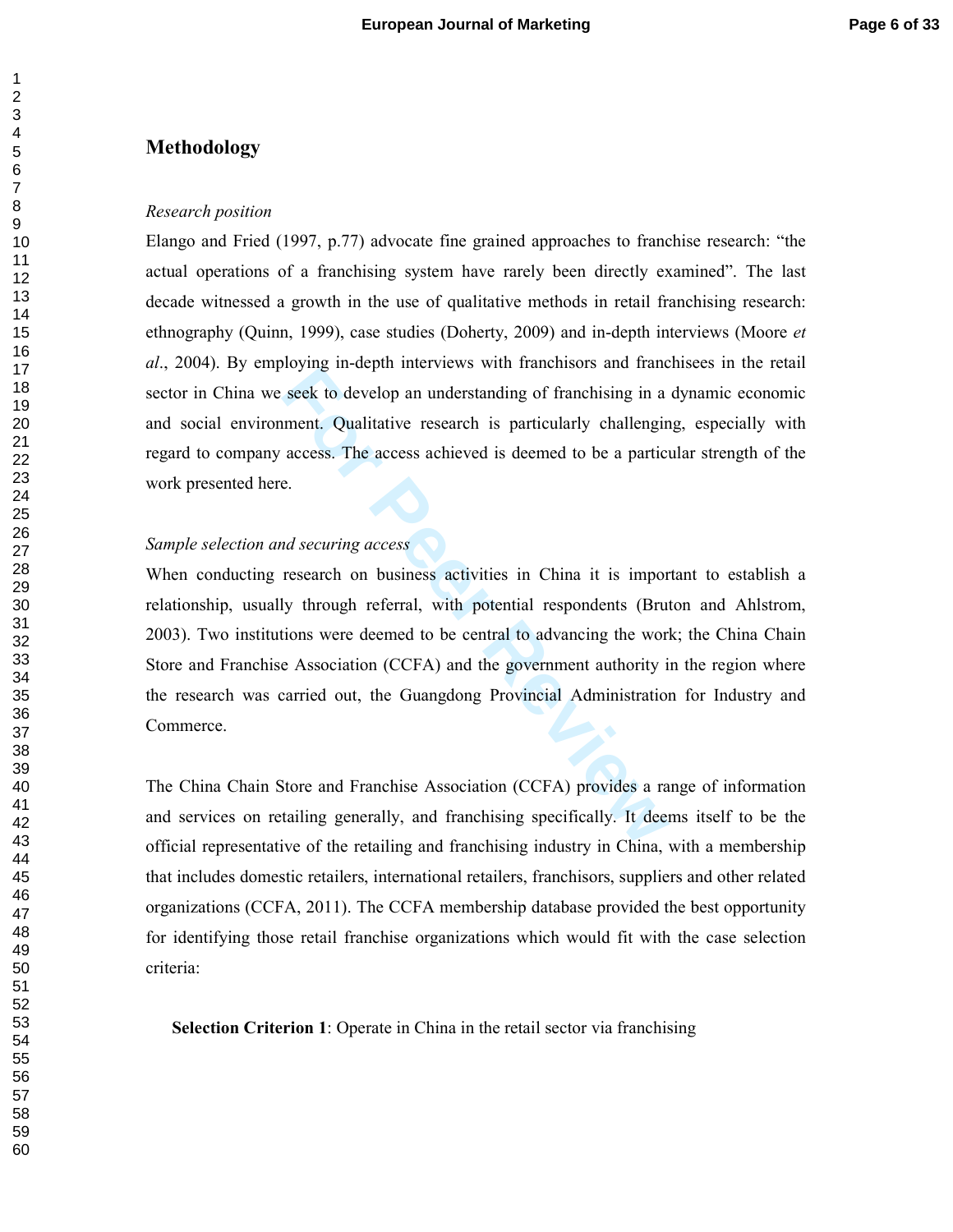**Selection Criterion 2**: Operate within a confined geographical area in order to minimize variation from external influences. The area of the Pearl River Delta was chosen for the current work

**Selection Criterion 3**: Have experience of at least one year franchising in the retail sector in China. Both international and domestic retailers were eligible.

The CCFA has many divisions operating on a provincial basis in China and CCFA Guangdong represents the CCFA in this province. Guangdong Provincial Administration for Industry and Commerce is the key governmental department mainly responsible for regulating the circulation of goods, investigating and enforcing any trade mark infringements with responsibility for all trademark management for all industrial and commercial enterprises. In the chain store and franchise industry, the department works closely with the CCFA to regulate the franchise companies in the area of Guangdong province.

alation of goods, investigating and enforcing any trade if the original trademark management for all industrial<br>thain store and franchise industry, the department worker franchise companies in the area of Guangdong provinc Initial contact was made with the CCFA and Guangdong Provincial Administration for Industry and Commerce. Via personal contacts, two CCFA Guangdong consultants were already known to the research team. While both contacts had been working closely with the member companies of CCFA in Guangdong province, they could not directly access companies without the authorisation of the higher administration of CCFA Guangdong. In order to approach the higher administration, it was advised that it was necessary to seek support from the government. The government department was initially approached through a different personal contact. Once senior officers understood the nature of the research project and offered their consent for support, the two CCFA Guangdong consultants were then authorised to help make initial contacts with target companies.

Using the CCFA database twenty-five retail franchisors were found to fit with the preceding criteria and were contacted via telephone to explain the purpose of the research and request interviews with key personnel. Five companies refused to participate in academic research due to concerns over the protection of sensitive commercial information. No response was received from two organizations leaving eighteen retail franchisors. Following initial phone calls to the franchisors by the CCFA consultants, phone calls were then made by one of the researchers to specific personnel to confirm the time, venue and form of the interviews. Following this process twelve franchisors gave their final agreement to participate in the research.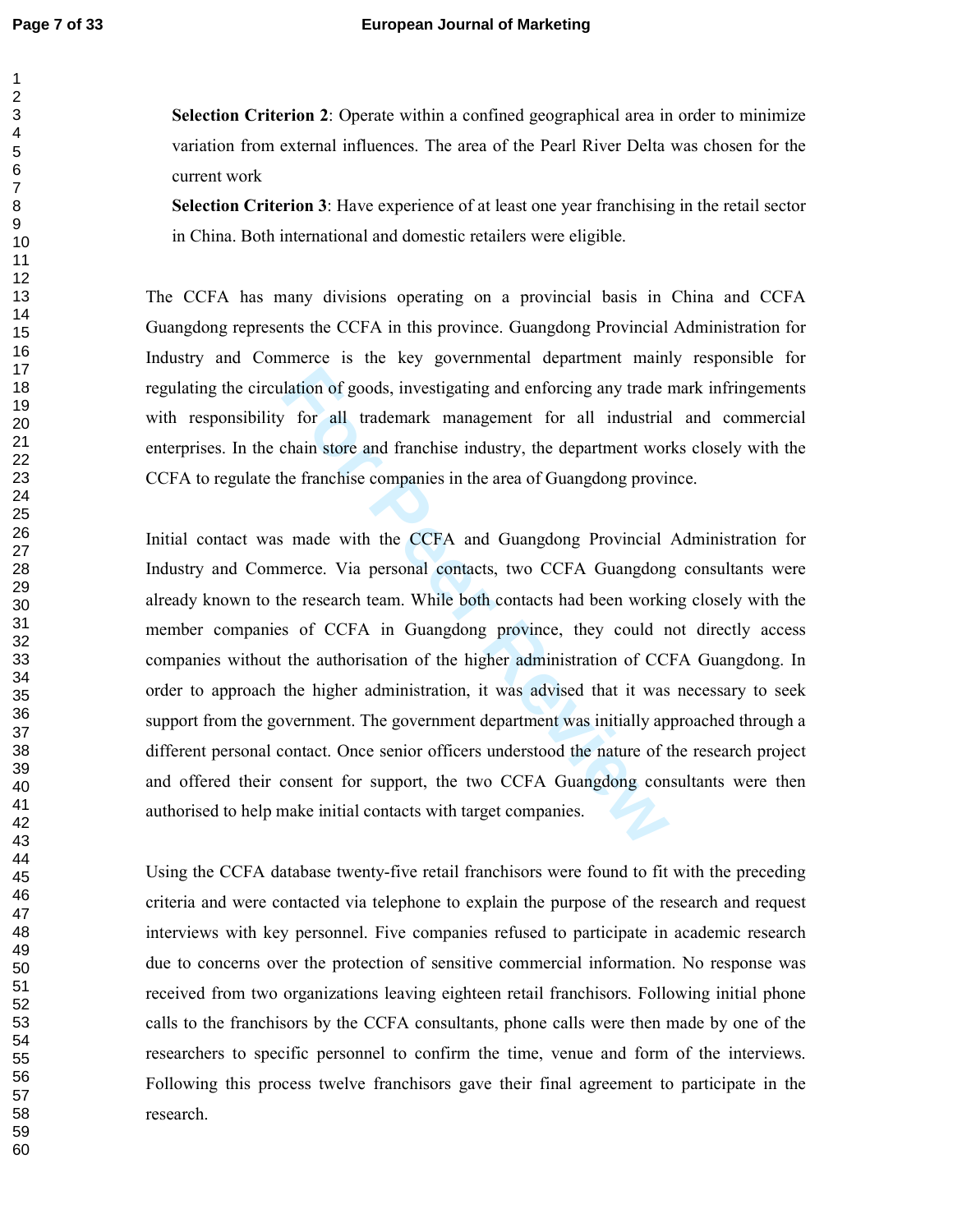Franchisee access was secured via franchisors. Some franchisees were reluctant to participate in interviews, therefore it was not possible to secure access with both franchisors and franchisees in all twelve companies. As the work focuses on the franchise relationship, only the nine retail franchise organizations where access to both franchisors and franchisees was secured are included in this paper. Given the nature of doing research in China it was deemed appropriate to secure access to firms at the outset, but during the course of the research a consistent picture of the franchise relationship in China began to develop, reflecting a replication logic as advanced by Eisenhardt (1989). Details of the nine retail franchise organizations are provided in Table III.

# TAKE IN TABLE III HERE

## *Data collection and data analysis*

FORM TABLE III HERE<br> **FAKE IN TABLE III HERE**<br> **FAKE IN TABLE III HERE**<br> *FAKE IN TABLE III HERE*<br> *Perrolative is to identify the central tenets of the france***<br>
<b>***performative data. Table IV highlights the key thermati* The broad research objective is to identify the central tenets of the franchise relationship in China. The setting of this objective follows the guidance of Eisenhardt (1989) on the collection of qualitative data. Table IV highlights the key thematic issues explored in both franchisor and franchisee interviews. To ensure consistency of structure during the course of interviewing, interviews were guided by an inventory of issues tightly pertaining to the research objective. As the interviews progressed, further questions and prompts followed when there were additional and complementary issues raised by respondents.

# TAKE IN TABLE IV

Interviews were held in Chinese and detailed hand written notes were also taken. Interviews were tape-recorded upon the consent of the informants and each interview was transcribed in Chinese and carefully translated from Chinese into English. To ensure the reliability of transcription, two transcribers who are indigenous mainland China nationals with business studies qualifications carried out the task of transcribing the interviews. The transcribers were instructed to independently translate the tape-recorded content of each interview word-byword using exactly the same wording as originally used by respondents. Transcripts were compared and when there were differences the original interview tape was listened to again and the hand written notes were double checked. This procedure continued until full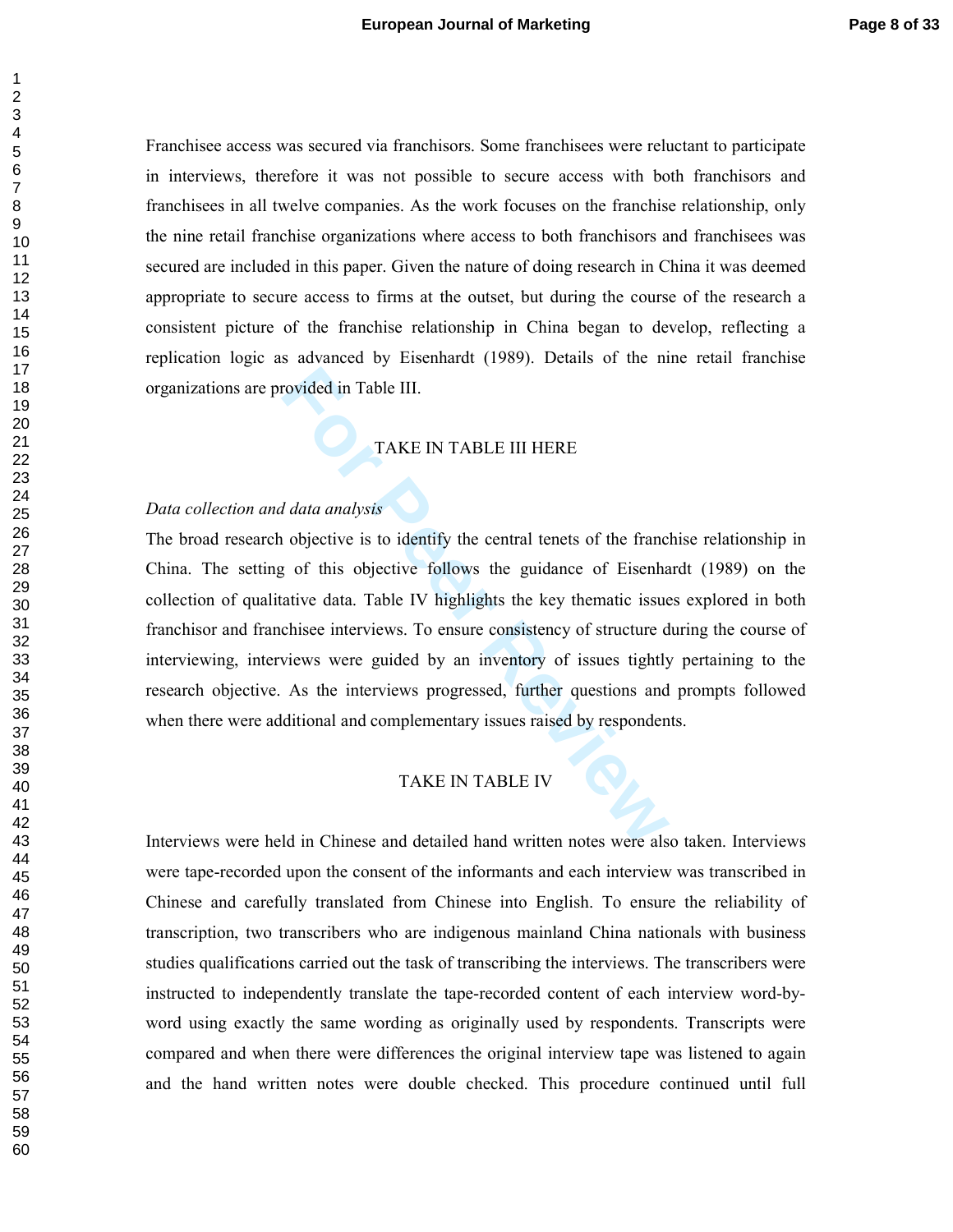agreement was reached. In order to ensure confidentiality, companies were coded A to I and their names replaced in the transcript.

The final transcript was then translated into English. To ensure that the translation was precise and closely adhered to the original Chinese wording, five independent translators were instructed to carry out the task. They were all doctoral level Chinese native speakers and had been residents in the UK for more than three years. To ensure the consistency of specialised terms in translation, translators were provided with a reference that stipulated the Chinese and the corresponding English, such as "特許行銷" for "*franchising*", "物流系統" for "*logistics system*" and so on. The five translated transcripts were then scrutinized and compared side by side. A final version of English translation was then attained for each interview.

**For Privary and So on.** The five translated transcripts were th<br>side. A final version of English translation was ther<br>than the side. A final version of English translation was ther<br>ta and findings were analyzed using manu Following transcription interviews were analyzed using manual analytic coding by which the integrity of the data and findings were protected (Doherty and Alexander, 2004, 2006). Following Saldaña (2009), the coding process leading to the emergence of themes from the data developed in three stages: (1) Pre-coding; (2) Developing analytical coding (3) Categorizing. Pre-coding is intended to capture a sense of the various issues embedded in the data during the first reading of the texts (Saldaña, 2009). Pre-coding was followed by descriptive coding. Descriptive coding is given as the notation of the basic information and context of respondents (Miles and Huberman, 1994). The descriptive codes are included in Table III.

Analytical codes can be either developed in advance based on existing literature or framework, or in an *ad hoc* fashion, where codes are driven by immediate materials and data (Kvale and Brinkmann, 2009). To conform to the primary purpose of the study, analytical codes were developed according to emerging themes and issues from data rather than predetermined. The procedure for analytical coding followed the guidance provided by Saldaña (2009) by firstly generating preliminary codes and then achieving analytical codes. Categorizing was carried out after analytical coding. Saldaña (2013, p.9) employs Grbich's definition, noting it is a process that permits data to be "*segregated, grouped, regrouped and relinked in order to consolidate meaning and explanation*" (Grbich, 2007, p.21). Codes that share similar concerns, similar topics or indicate similar patterns were then organised and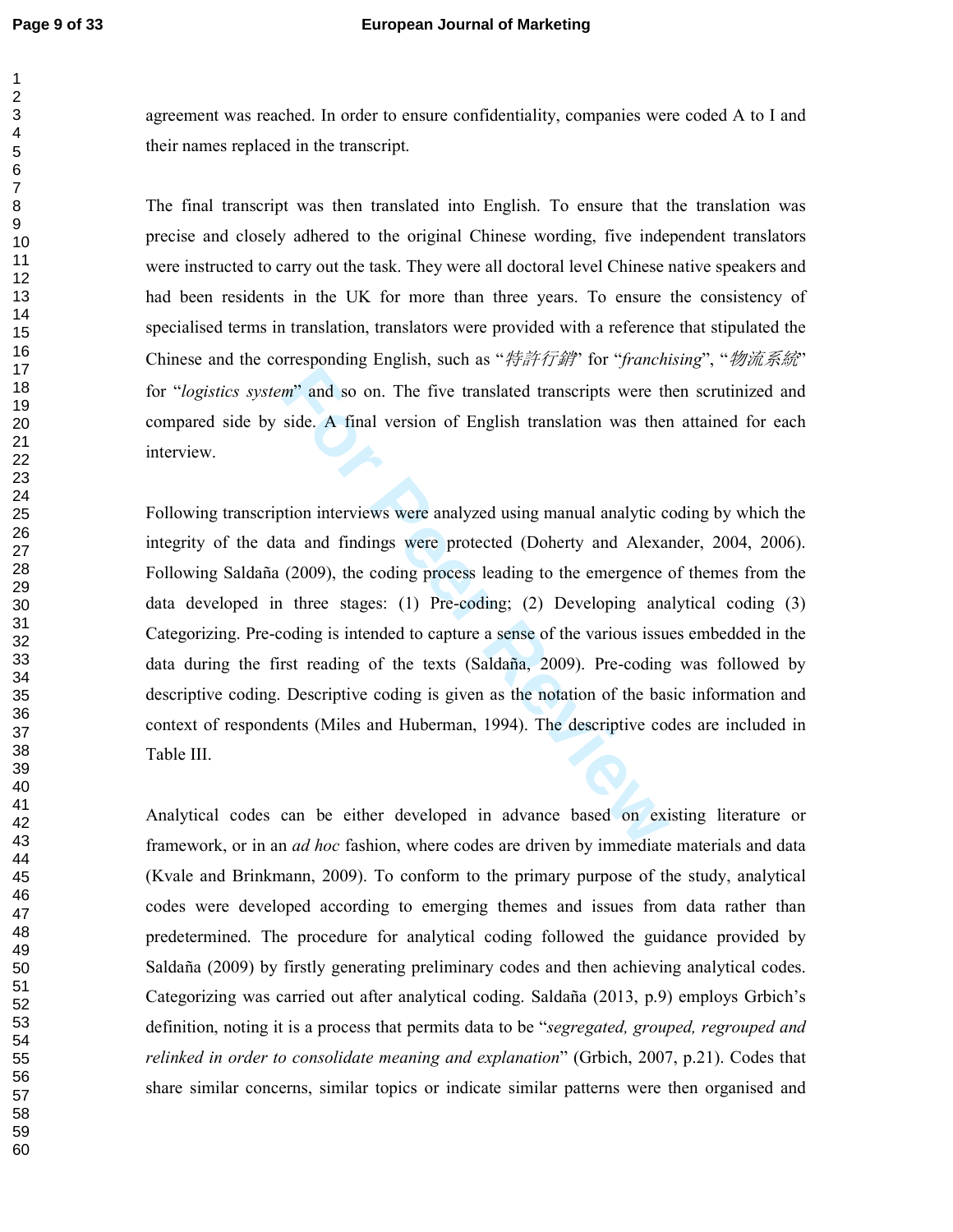sorted into the same category. During the course of the categorizing process, themes emerged from constant cross-dyad comparison between categories and codes. Emerging themes were then compared to generate the recurring themes which were most revealing of data and pertinent to the central research question. These themes are presented in the findings section below.

### **Findings and analysis**

## *Franchise forms*

ising practiced by the case companies proved crucial is<br>mship operates. In the literature, business format franch<br>ise form. This is not found to be the case in this stud<br>g are being practiced. Of the nine companies, five p The type of franchising practiced by the case companies proved crucial in determining how the franchise relationship operates. In the literature, business format franchising is taken to be the accepted franchise form. This is not found to be the case in this study as two different forms of franchising are being practiced. Of the nine companies, five practice business format franchising (A, B, C, G and I) where business systems, brand and retail format are key characteristics. A, B, and C are shopping goods chains; G and I are convenience store chains. Company A is the only international franchisor. The other four are domestic franchisors. Companies, D, E, F and H, convenience store franchisors, do not employ business format franchising. They employ a franchise form focused on product supply and distribution. Business systems, characteristic of business format franchising, are absent.

#### *Motivations to enter the franchise relationship*

For the franchisor, there are five driving forces behind engagement in franchise relationships. These are: an accelerated rate of store replication and market expansion through the injection of resources from the franchisee, competitive advantage facilitated by the franchisee's embedded local knowledge and property base, the opportunity to focus on core business competencies, creation of economies of scale and, in some cases, opportunism. For franchisees, the key motivating issues are: lack of entry and withdrawal barriers, benefits derived from partner resources, saving time and effort in developing own store networks, relevance of the business to the franchisees' prior experience and strength of the brand.

Above all, both franchisors and franchisees recognize the importance of a strong brand in attracting franchisees: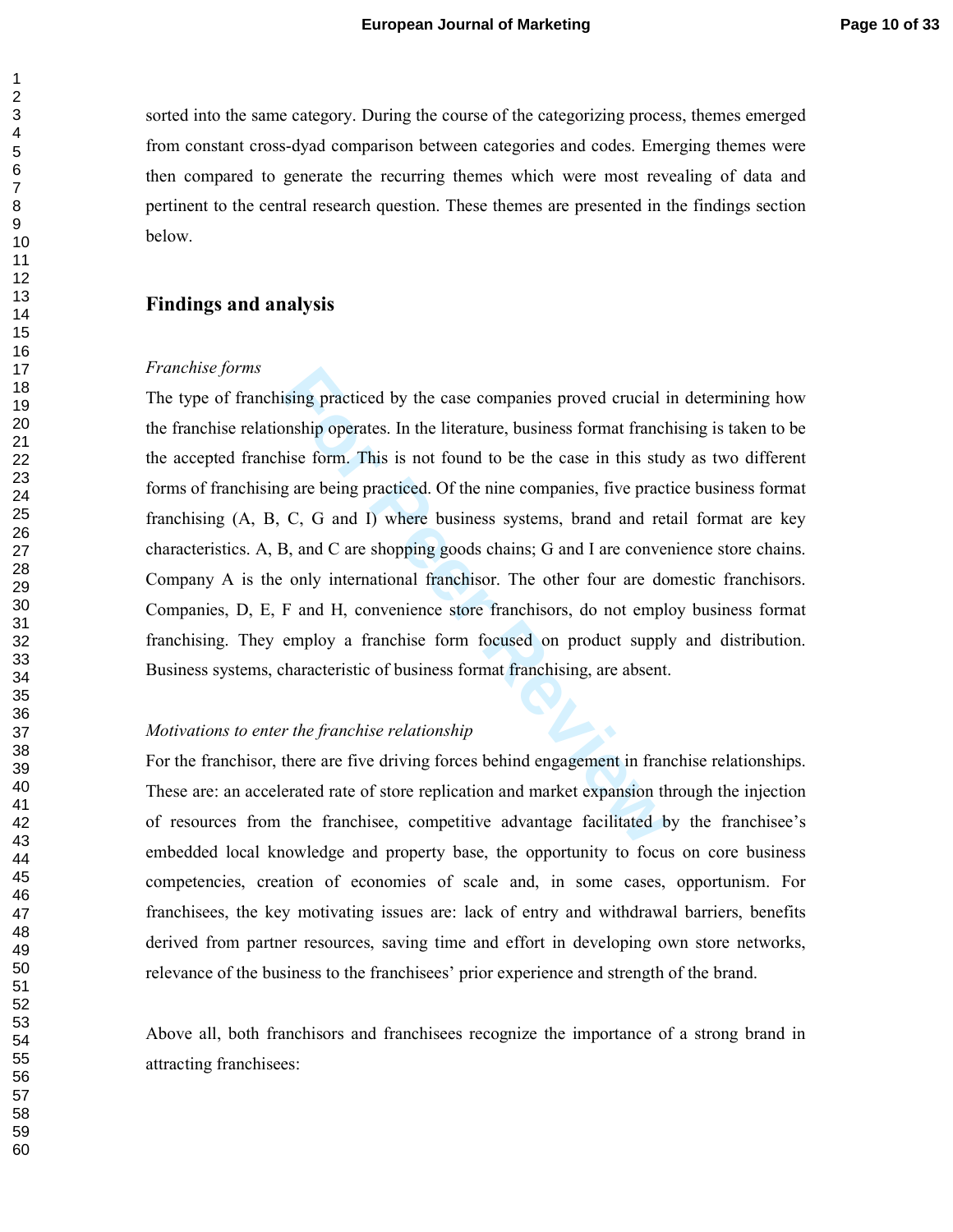*We believe that our brand is the main reason for the franchisees to come to us... a brand built on tradition and reliability, good products and loyal customers.* (Company B, franchisor respondent)

#### *Power and control in the relationship*

*Franchisor power.* Franchisor power, and potential lack of power, is derived from a range of dimensions: the contract, the brand, possession of market information and system infrastructure. The presence of a recognised brand allows franchisors to be confident in recruiting franchisees. Franchisors operating a strong brand via business format franchising are more likely to use coercive power to control franchisees:

*When franchisees get caught behaving outside the rules and regulations, warning and coercion will be given to the franchisee.* (Company I, franchisor respondent)

Franchisor power is enhanced through the acquisition of market information. Where the franchisor lacks market information the firm is much more dependent on the franchisee, creating an imbalance in the relationship:

*The franchisee knew that we relied on his contacts to get into the market. As a result, he thought he had the privilege to challenge or even refuse our instruction… I thought any company like us at an early stage of market entry would inevitably encounter the same situation we did.* (Company H, franchisor respondent)

Stable franchise system infrastructure strengthens franchisor power and is crucial in the development of franchise relationships. The opposite is also the case: failure in franchise system infrastructure encourages non-compliance behaviour:

**Example 18 Solution** Solution to control franchisees:<br>
Folisees get caught behaving outside the rules and re<br> *n* will be given to the franchisee. (Company I, franchise<br>
is enhanced through the acquisition of market infor *We know that some franchisees purchase products from other suppliers behind our backs. Punishment and threat are definitely not the right way to eliminate their activities… What we can do is to keep learning from others and improving our systems… If you are not good enough at performing your responsibilities well, you do not have the position to enforce franchisees' compliance with instruction.* (Company F, franchise manager)

*Franchisee power.* A key determinant of franchisee power is information exchange between franchisees:

*The company has to be aware that we franchisees would communicate with each other. If they (the company) did something bad to us, it would be soon known by all of us (the franchisees)…* (Company G, franchisee respondent)

Information exchange as a source of franchisee power deters some franchisors from organising meetings of franchisees: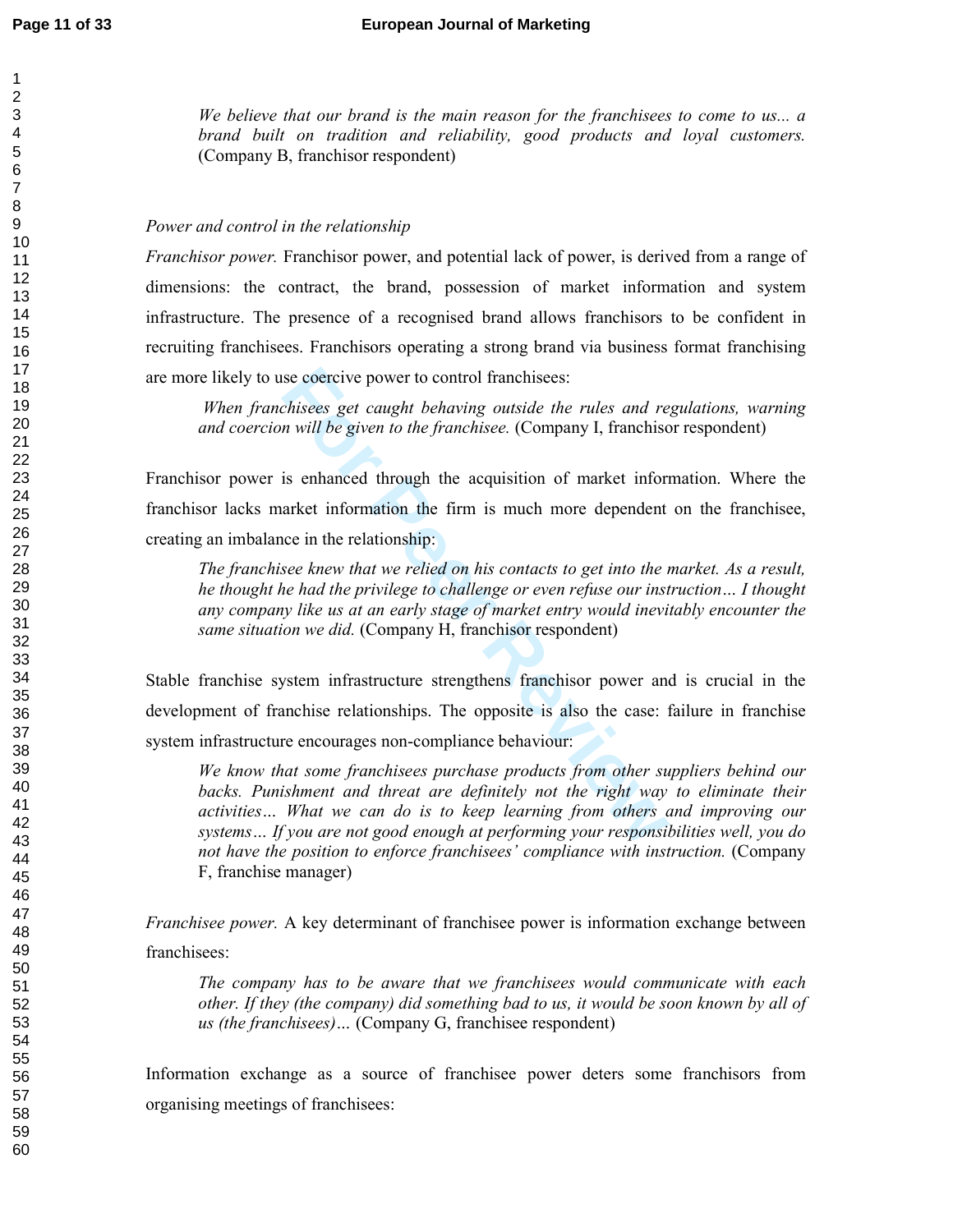*We have every reason to be proud of the arrangement of the annual meeting, because not so many franchisors can do this, because this requires a lot of confidence in the company's performance on operations and the quality of the relationship with franchisees… I know some franchisors have never organised a franchisee gathering, because they are afraid that franchisees would spread negative comments.* (Company I, franchisor respondent)

Company E's experience indicates that franchisees with prior business experience are more difficult to manage. Company G suggests experienced franchisees are "*too smart to control"*. Franchisors, particularly from the convenience store sector, prefer franchisees with no previous experience of franchising. While a franchisee possessing stores in key locations is attractive to the franchisor, a very profitable store operation is an important source of power for the franchisee, impeding franchisors from adopting a punitive approach to noncompliance.

For extendioning. While a franchisee possessing stores<br>
nchisor, a very profitable store operation is an importa<br>
For external in the emphasis mirror those found in previous franchisors<br>
primal mechanisms mirror those foun *Monitoring.* Monitoring mechanisms mirror those found in previous franchise studies: the use of a regional supervisor and technological equipment. Franchisors in the convenience store sector place more emphasis on control compared with their counterparts in the shopping goods sector. The use of technological equipment as a means to control the franchisee is emphasized in this sector.

For the franchisee, monitoring is a controversial issue. A large proportion of franchisees are unhappy with the frequent change of regional supervisor, insufficient help and inefficient response of the supervisor. Furthermore, some franchisees believe that the presence of a regional supervisor indicates they are not trusted by the franchisor.

## *Sources of conflict in the relationship*

*Franchisee non-compliance*. The major example of non-compliance in these franchise relationships is the unethical behaviour displayed by some franchisees who sell products not approved by the franchisor. It is particularly common in the convenience store sector. Even if franchisees do not use these unauthorised channels, they are aware of their existence. The franchisee owner in Company G says it is "*too complicated*" and he is unwilling to "*get into trouble with the company*" because he perceives that he and the company "*have been getting on well*".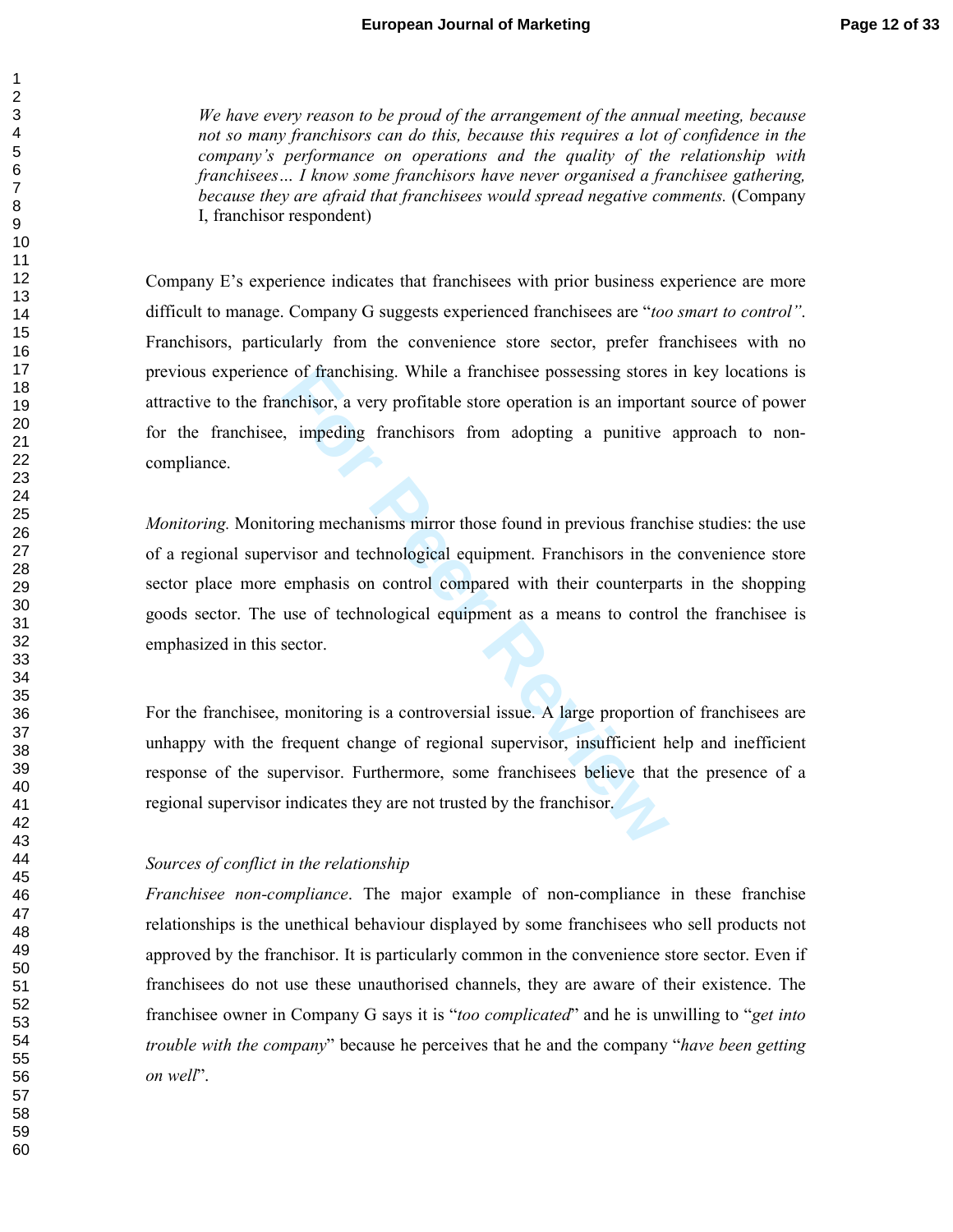Company H provides a telling example of a franchisee deliberately ignoring the franchisor's instructions in a remote market unfamiliar to the franchisor:

*I am the one who has personal connections, knowledge of the market, and helps to promote the brand into the market… I was a wholesaler in this market before I started operating a franchise business, so I knew this industry and this market very well… As a franchisee I respected their advice most of the time, but sometimes when I knew their way was not going to work in my business I would just ignore them.* (Company H, franchisee respondent)

Non-compliance also occurs when franchisees are sceptical of franchisor arrangements. This includes system improvement. Franchisees are often suspicious of new systems and unwilling to bear the cost related to the installation of new equipment and to participate in further training.

*Logistical problems*. Price competitiveness is the main reason convenience store franchisees purchase product from unauthorised suppliers. The franchisor CEO from Company G indicates that the main impediment to offering competitive prices remains the high cost of logistics and the lack of bargaining power to negotiate a lower price with upstream product suppliers.

provement. Franchisees are often suspicious of new sys-<br>lated to the installation of new equipment and to pa-<br>s. Price competitiveness is the main reason convenienc<br>from unauthorised suppliers. The franchisor CEO<br>nain impe Franchisors' logistics capability is found to be strongly influenced by two issues: poor delivery capacity across large geographic areas and an inability to accurately estimate fluctuations in product demand. Notably, the larger, more experienced, franchisors receive fewer complaints from franchisees. The importance of the issue is succinctly expressed by one franchisee: *'All I want from [Company E] is to deliver the products on time.'* 

These logistical problems demonstrate a franchise system growing rapidly in geographic terms but lacking infrastructure and economies of scale. This causes dissatisfaction amongst franchisees and the potential for conflict in the system.

*Counterfeit goods.* Particularly important in the shopping goods sector is the presence of counterfeit goods in the marketplace. This issue is different from the behaviour discussed above, in that franchisees do not source these products for their own stores. Franchisees remain concerned that franchisors are not doing enough to protect the brand from counterfeiting.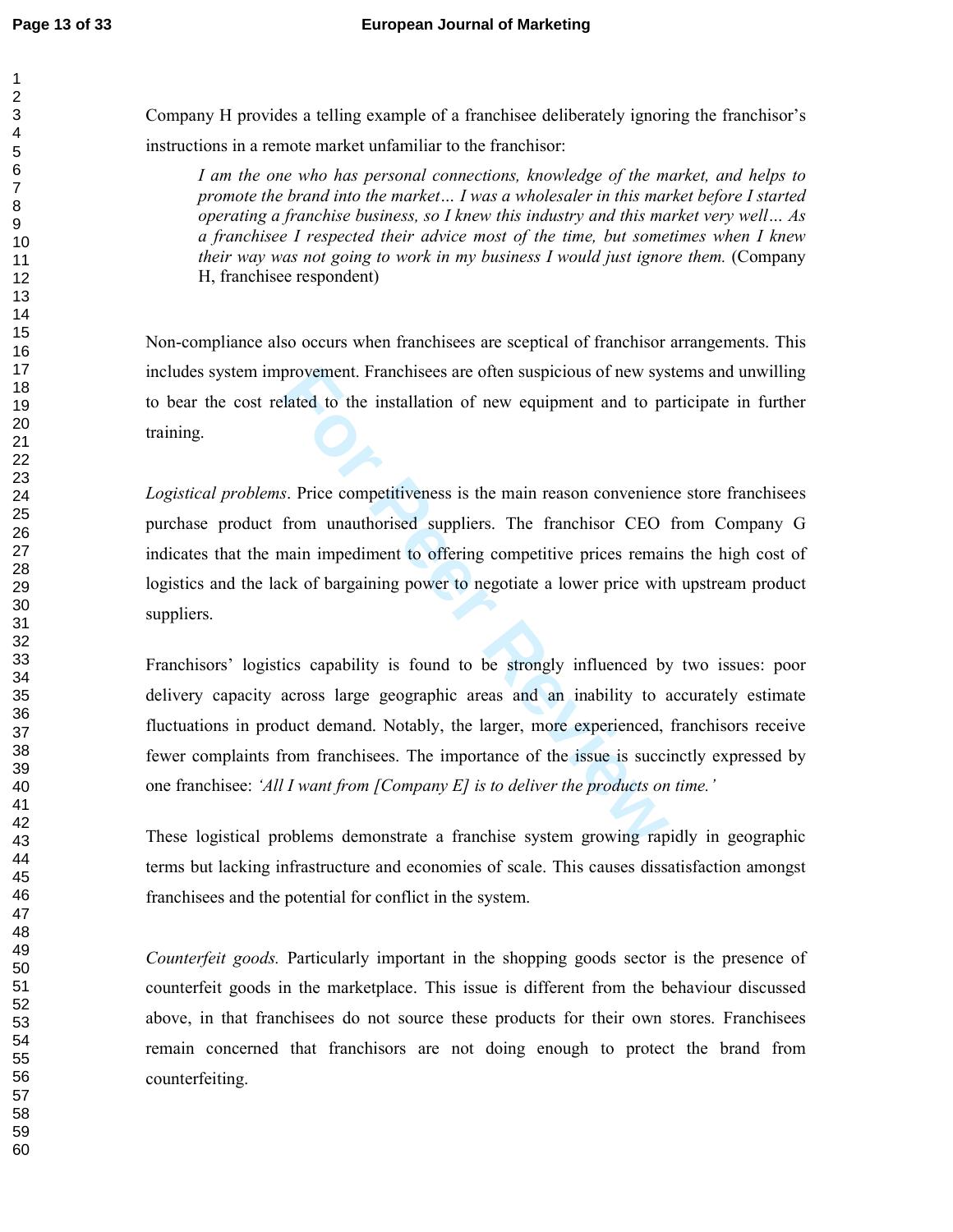To protect franchisees from counterfeits, most franchisors claim that they are prepared to resort to legal action but they cannot act until they catch a counterfeiter. To counteract counterfeiting, Company A encourages customers to shop at its legitimate outlets. Company B emphasises that is not only the responsibility of the franchisor to act against counterfeiting:

*The company has responsibility to protect its franchisees from suffering loss from piracies and counterfeits.... Franchisees should also be responsible for protecting themselves and our brand.* (Company B, franchisor respondent)

*Managing non-compliance.* Case company franchisors employ coercive and non-coercive sources of power to manage franchisee non-compliance. Franchise contracts stipulate a series of punitive measures that will be taken if either party breaches the contract but, in practice, franchisors seldom invoke the contract to modify franchisees' non-compliance behaviour. Franchisors prefer to employ non-coercive power, mainly through communication; however, if non-compliance continues they are prepared to employ much stronger coercion and possible contract termination.

es that will be taken if either party breaches the contrainvoke the contract to modify franchisees' non-compto to employ non-coercive power, mainly through community continues they are prepared to employ much stromantion.<br> Acknowledging that franchisees sometimes engage in non-compliance behaviour as a result of poor infrastructure and support, Companies F, G, H and I addressed non-compliance through system improvements. Company G equipped franchise stores with an inventory management system which helps franchisees to better manage their stock and allows the franchisor to closely monitor franchisees. To improve the monitoring system, Company F installed a data transmission system. Company I invested in improving their logistics infrastructure by developing a company-owned logistics centre and company-managed teams.

For the franchisor respondent in Company A, *"rigidly enforcing franchisees to correct their non-compliance by threatening and fining can achieve nothing but complicate the relationship and make future communication harder".* For Company F the balance of power lies with the franchisees that have good store locations, therefore impeding the taking of punitive action:

*Franchisees that break the rules and regulations, such as selling things that are not on our approval list in the shop, change the store layout and purchase products from other suppliers without our permission, are mostly those former grocery store owners… Cancelling the franchise contract is definitely not an option…* (franchisor respondent)

*Support mechanisms*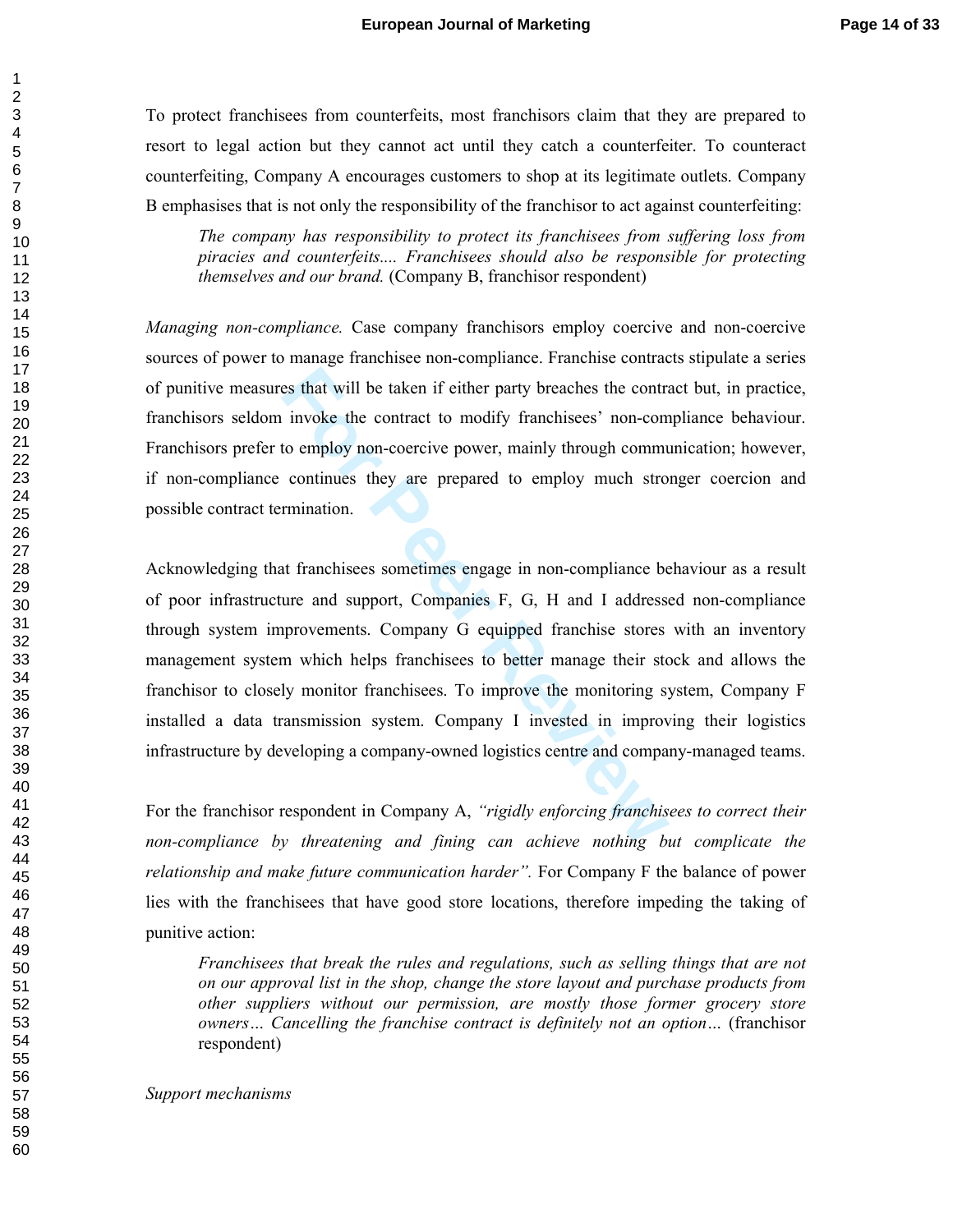### **Page 15 of 33 European Journal of Marketing**

Franchisors provide franchisees with a range of support mechanisms: marketing, specialized training, product improvement and development. Marketing support, as stipulated in the contract, takes the form of promotion of the brand, organization of marketing campaigns and the management of public relations. Shopping goods franchisees particularly emphasize the importance of support for product improvement and development.

### *Legal requirements and their impact on the franchise relationship*

*Estimations of ROI*. As required by legislation, franchisors provide estimations of franchisees potential investment returns at the pre-contractual stage. The aim of estimating return on investment is to help set franchisee expectations at a realistic level from the outset. Business format franchisors prove to be more conservative in estimating return on investment. Over exaggerating return on investment will increase franchisees expectations and has the potential to cause conflict in the relationship when they are not met.

Ip set franchisee expectations at a realistic level from t<br>prove to be more conservative in estimating return or<br>on investment will increase franchisees expectations at<br>the relationship when they are not met.<br>*tem*. The se *Secure opt-out system.* The second legal requirement is the secure opt-out system whereby franchisors provide a simple secure opt-out system when the franchisee wants to withdraw from the existing franchise business. Before the contract set up stage, franchisors receive frequent enquiries from prospective franchisees regarding withdrawal procedures. Since most franchisees are new to franchising, and risk averse, they require financial reassurance. The simple and safe opt-out system is more likely to enhance franchisees confidence in the venture and attract more franchisees.

## *Social factors*

Development of emotional bonding is important within franchise relationships. The franchisor garners franchisee support by organizing periodic gatherings for immigrant franchisees new to a particular city. Some franchisors hold outdoor activities for their franchisees to meet company staff. For the franchisor, these activities enhance franchisee sense of belonging to the company. Franchisors consider that the relationship between the franchisor and the franchisee is not a purely financial one. The development of emotional bonds facilitates problem solving at the social level through negotiation and communication.

Franchisees welcome these trust building periodic gatherings. It allows them to build a muchneeded sense of belonging to their new home town. The time franchisees spend with franchisor representatives is a source of emotional affiliation which pre-empts conflict: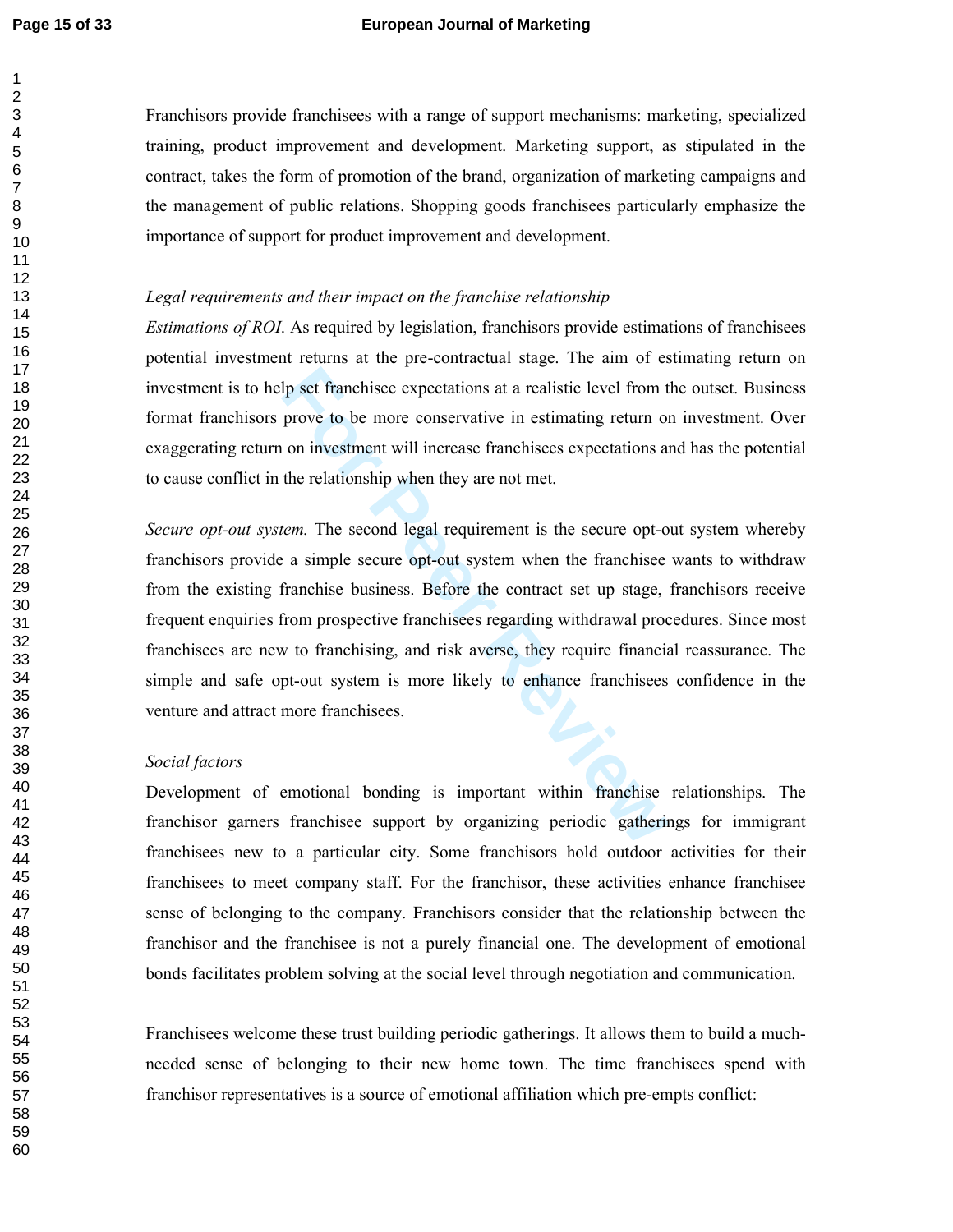*The supervisor is quite nice. She is a woman of my age. We feel like a friend to each other. As a result I dare not say anything about my opinions to her… I do not want to destroy the relationship with the company…* (Company I, franchisee respondent)

This time spent together engenders tolerance and comprehension, as highlighted by the franchisee from Company I:

*Although dissatisfaction and misunderstandings happen sometimes, I emotionally feel closer to the company, as we get to know each other more.* (Company I, franchisee)

The longer the relationship the more likely it is that the franchisee will build an emotional attachment to the franchisor. This is more prevalent in the business format franchising context because these franchisors have a longer term vision and will put a greater effort into promoting the franchisee's sense of belonging to the company.

## **Discussion**

#### TAKE IN TABLE V HERE

Franchisor. This is more prevatent in the business<br>
See franchisors have a longer term vision and will put a<br>
chisee's sense of belonging to the company.<br> **TAKE IN TABLE V HERE**<br>
Per main sources of power, control, support Table V details the main sources of power, control, support, and conflict in the franchise relationship in China, from the perspective of both franchisors and franchisees. While the sources of power and control for franchisors largely conform to established understanding, that is, control through the contract, brand, support and so on (Doherty and Alexander, 2006; Frazer *et al.*, 2007; Lusch, 1976), it is the franchisee sources of power and control which exhibit fundamentally different characteristics. Those franchisees which possess important locations for their retail outlets are able to exert significant power and control in the relationship, resulting in franchisors not wishing to exert contractual power. Support services offered to franchisees, such as marketing, training and monitoring have also been explored in previous studies (Doherty, 2007; McIntyre, 1996; Quinn, 1999). It is support via prior disclosure and the secure opt-out system which provides important insights, as these are support issues which the franchisor must provide to franchisees following the implementation of franchise legislation in China. Franchisees in this study derive extra confidence and reassurance from the legally required support mechanisms when making the decision to enter into a franchise relationship.

Sources of conflict in the franchise relationship serve to highlight the rapidly evolving nature of franchising in China. Convenience store franchisees, regardless of the type of franchising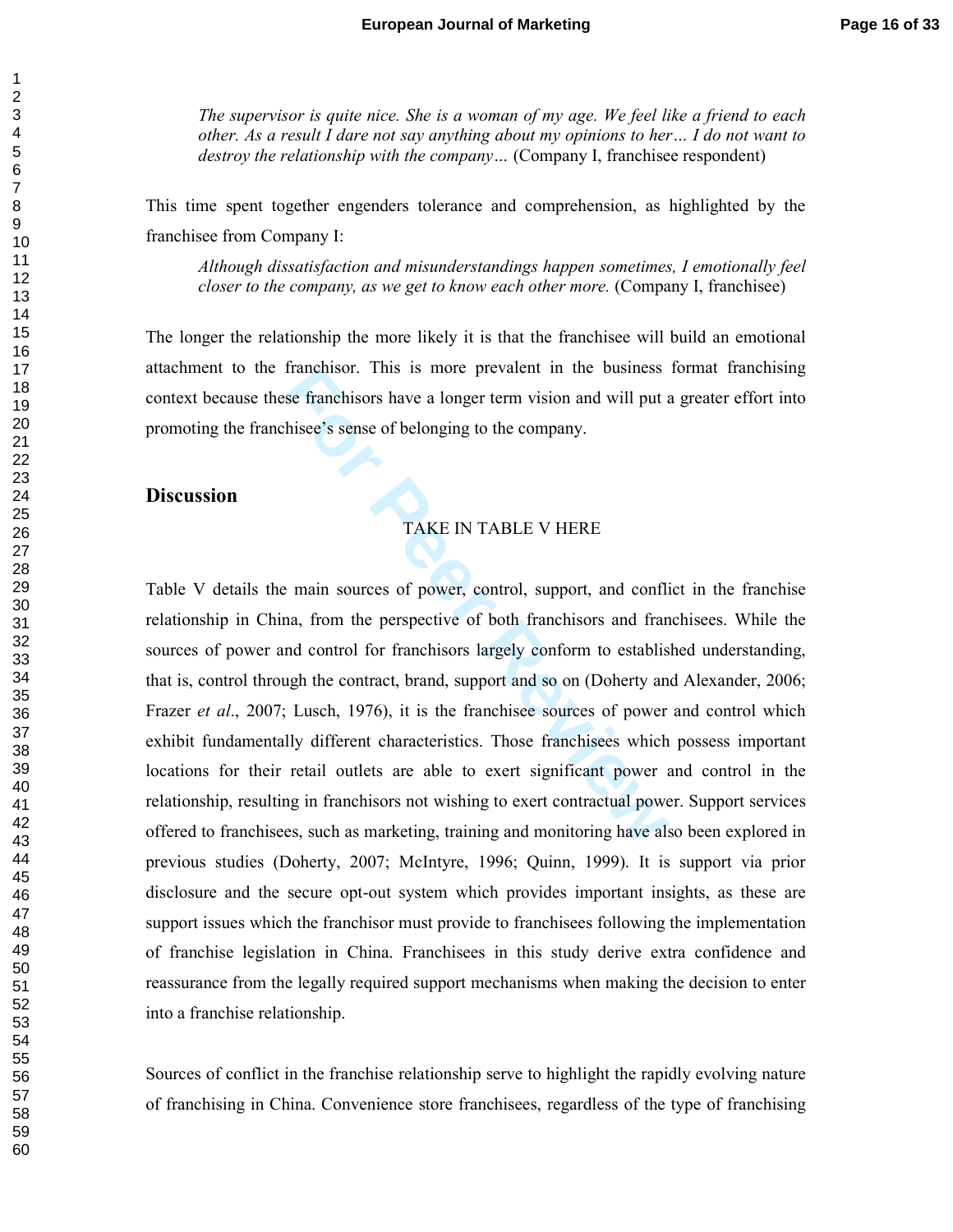$\mathbf{1}$  $\overline{2}$ 

#### **Page 17 of 33 European Journal of Marketing**

being operated, are likely to cause conflict in the franchise system by purchasing product from unauthorised sources, acting against franchisor recommendations by using the market knowledge they possess as a result of previous experience in retailing and being unwilling to bear the costs of improving systems. Convenience store franchisors acknowledge that in many cases such franchisee behaviour is a result of underdeveloped franchise system infrastructure. For the shopping goods sector, the presence of counterfeit goods in the marketplace causes conflict as franchisees feel that the franchisor should be doing more to combat the problem. Franchisors acknowledge they have very limited ability to deal with the issue. The prior disclosure and estimation of return process and the secure opt out or 'cooling off' period embedded in the franchise contract mitigate against the type of conflict evident in the recent work of Frazer *et al*. (2012) which resulted from an expectation gap at the outset of the relationship. Likewise, conflict is mitigated through the various social events franchisors organise for franchisees and the building of relationships with the regional supervisor.

ed in the franchise contract mitigate against the type of<br>Frazer *et al.* (2012) which resulted from an expectation<br>kewise, conflict is mitigated through the various social<br>sieses and the building of relationships with the Theoretically, horizontal agency problems in the form of free riding (Combs *et al*., 2004a; Kidwell *et al*., 2007) do not emerge as a problem within these franchise relationships: even within the business format franchise systems where it is most likely to occur due to the presence of strong brands. The franchise brand was highlighted as being very important in the initial decision to franchise for both business format franchisors and franchisees. Free riding infers a franchise system which is centered on a well established brand. It may be the case that these franchise systems are still developing, therefore brand strength is also evolving. However, what is witnessed in the franchise market in China is free riding occurring outside the franchise system in the form of counterfeiting. Using agency theory, free riding is viewed as an internal concept within the franchise system. The developing institutional context in China provides a view of free riding which is external to the franchise system but which has a positive effect within the system. In effect, the presence of counterfeiting outside the franchise system may well act as a barrier to free riding within it. This leads to the first proposition:

## **P1: In a developing institutional environment which offers limited brand protection, free riding outside a franchise system will mitigate against the occurrence of free riding within the system**

By employing institutional theory we can explain aspects of the franchise relationship which lie outside the explanatory power of agency theory. While institutional frameworks are characterised by their dynamic and evolving nature, this is particularly so in an environment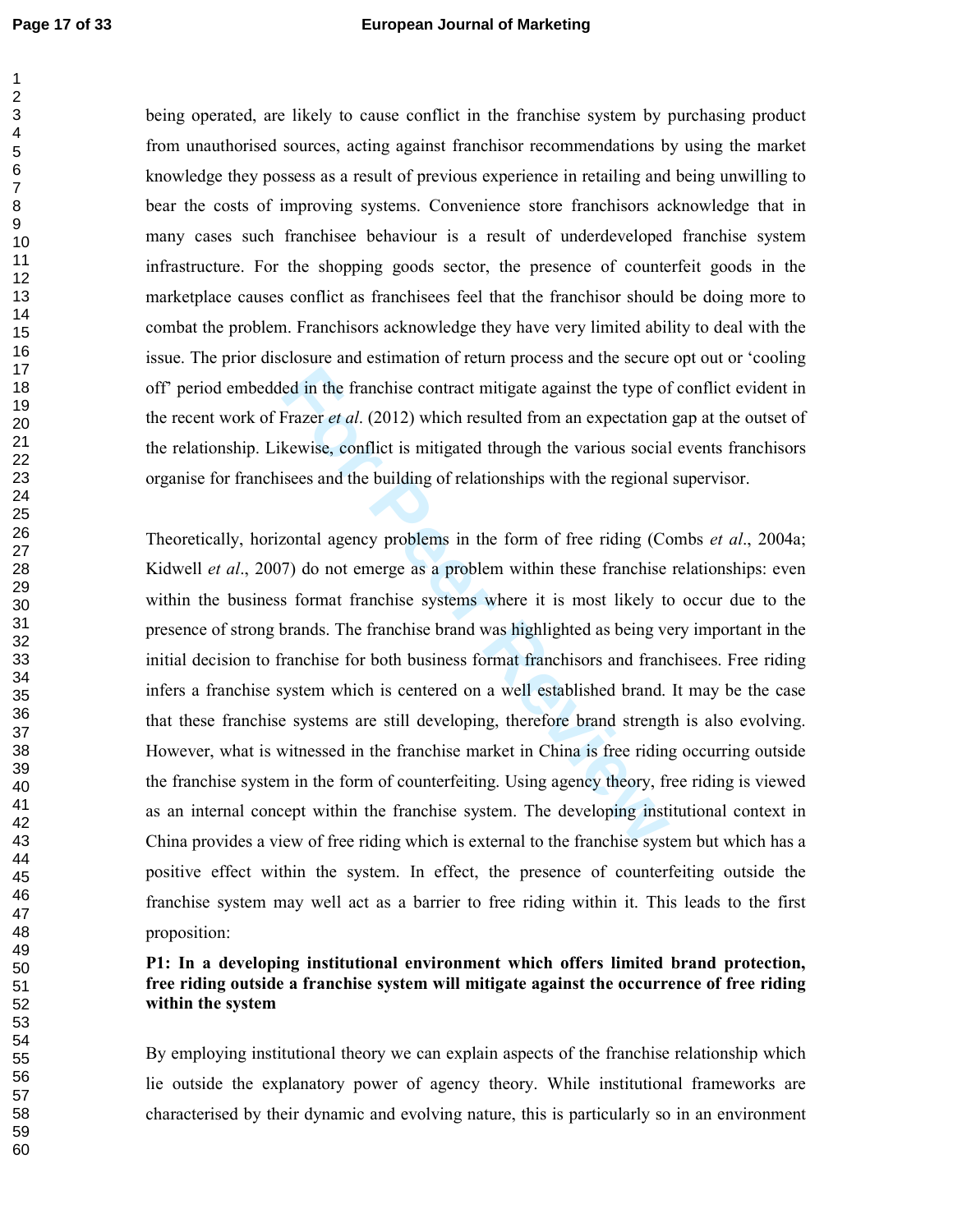#### **European Journal of Marketing <b>Page 18 of 33** Page 18 of 33

ained by values and norms: transgression produces shappoonened by values and norms: transgression produces shappoonened existence of 'norm' in society. Counterfeiting is taken for granteng franchise system needs protection which witnessed its first piece of franchise legislation as recently as 1997. This legal framework continues to evolve, and the contract, which underpins other theories of franchising, is at an earlier level of development and maturity in China compared with other institutionally developed franchise contexts such as the UK, US and Australia where much previous research has been located (Shane and Foo, 1999; Brookes and Roper, 2011; Meek *et al.,* 2011; Frazer *et al.*, 2012). It is also within this developing institutional framework that counterfeiting thrives and franchisors have very limited recourse. The latter is a particular issue for the shopping goods franchisors which rely on their brand and the quality of their products to develop their franchise networks. The normative pillar (Scott, 2008) suggests behaviour is constrained by values and norms: transgression produces shame or disgrace. In China, a developing institutional context, the widespread existence of counterfeiting is a relatively accepted 'norm' in society. Counterfeiting is taken for granted behaviour, from which the developing franchise system needs protection. However, with a regulatory pillar in its relatively early stage of development, protecting franchisors and franchisees against counterfeiting remains a particular challenge. Further, there is a taken for grantedness which helps to explain convenience store franchisees buying product from unauthorised sources. As with counterfeiting, only when the regulative pillar is further established, and the 'norm' in the system means franchisees understand that they must abide by the legal requirements of the franchise contract, will this cultural cognitive norm reverse. Following North (1990), the political structure must provide the foundation for the enforcement of the contract. In some way, the cognitive legitimacy evident in the work of Shane and Foo (1999) is reversed in China, that is, the long standing shared understanding in China allows for counterfeiting and purchasing of product from unauthorised sources. This leads to the second proposition:

## **P2: In a developing institutional context, where cultural cognitive norms have the potential to undermine the power of franchise contracts, a stronger regulatory pillar will overcome deviant taken for grantedness behaviour**

While evidence of horizontal agency does not emerge from the findings, agency theory is shown to have explanatory power when viewed in terms of the vertical agency problem. Opportunism and moral hazard are prevalent within these franchise relationships, particularly within the convenience store sector. There are numerous examples of franchisees operating opportunistically by purchasing product from suppliers other than the franchisor. According to agency theory, power resides in the franchise contract and by inference the franchisor is more powerful that the franchisee (Combs *et al*., 2004a; Jensen and Meckling, 1976; Mathewson and Winter, 1985). However, in China, when franchisees possess prime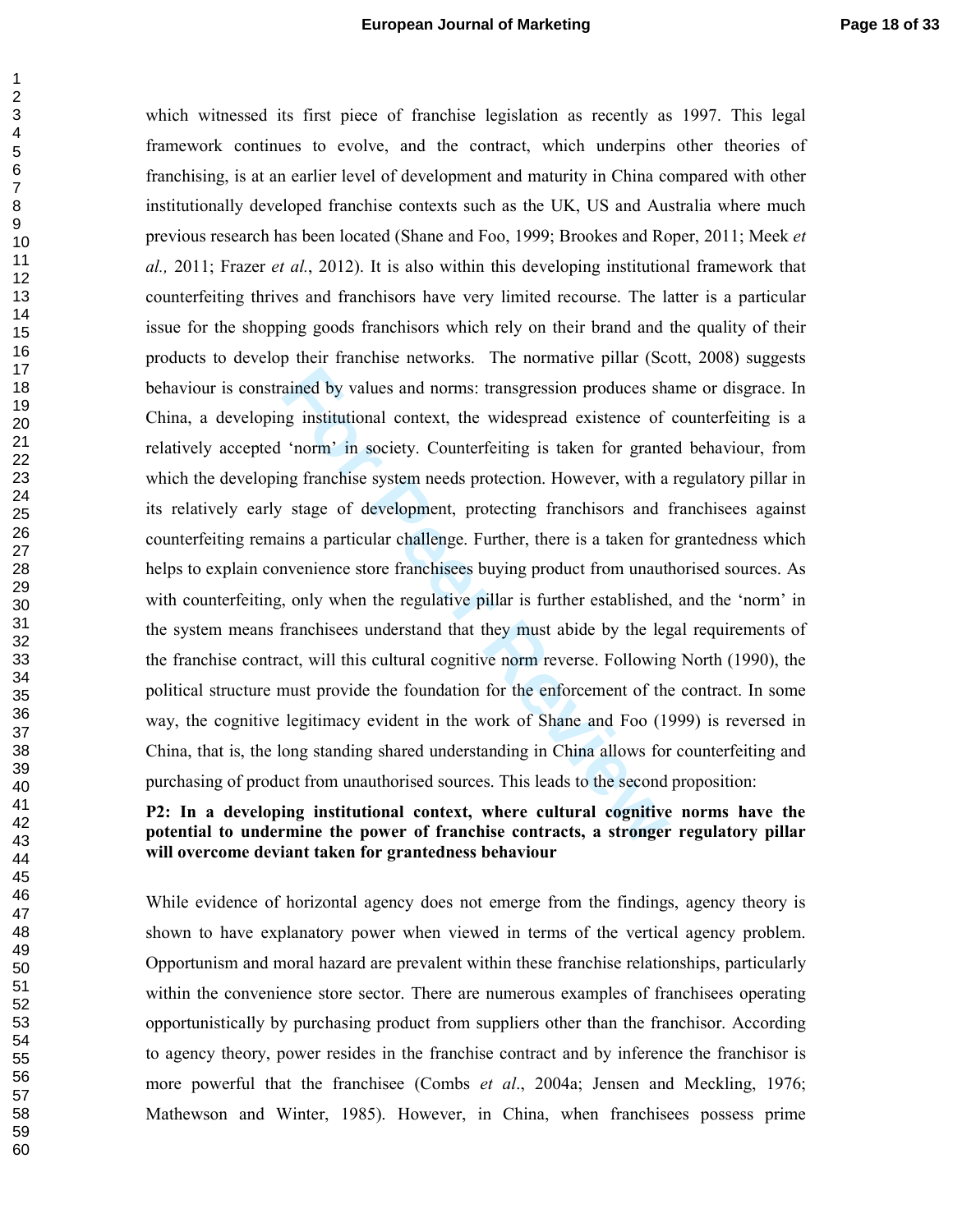locations, franchisors are largely unwilling to invoke the contract punitively. This is a particular problem where franchisees derive market knowledge from previous experience within the retail sector. This leads to the following propositions:

## **P3: Vertical agency problems are more likely to arise when franchisees possess previous retail experience and prime retail locations**

## **P4: The lack of a developed regulatory institutional environment results in the potential for vertical agency problems**

Within a rapidly evolving franchise network some franchisors admit that their infrastructure is not sufficiently developed, particularly in terms of logistics and replenishment, which makes contract enforcement difficult. Convenience store franchisees are particularly price driven. When they think they are not receiving sufficiently competitive prices from their franchisor there is a greater likelihood that they will source from other channels. Franchisors have recourse to the contract but they acknowledge that sometimes it is the limitations of *their* systems which instigate franchisees non-compliance. This leads to the fifth proposition:

## **P5: Vertical agency problems will occur in a rapidly evolving franchise market when franchisors lack sufficient franchise network infrastructure**

developed, particularly in terms of logistics and represented difficult. Convenience store franchisees are think they are not receiving sufficiently competitive a greater likelihood that they will source from other che con In order to attempt to minimize vertical agency, monitoring occurs via the regional supervisor and technological equipment. Convenience goods retailers monitor via information systems to ensure franchisees are adhering to their contract and not sourcing product from unauthorized channels. Many convenience store franchisors monitor with limited success. Shopping goods retailers, with their emphasis on the brand and business format franchising, do not exhibit the same vertical agency issues; therefore, franchise form and retail sector are important in this regard. Convenience store franchisees are more likely to behave opportunistically and therefore cause conflict in the system. The franchise relationships in this sector tend to operate at the discreet transactional end of the relationship continuum. In contrast, shopping goods business format franchisors operate in a context where the longer term relationship is more important than the individual transactions which occur (Kaufmann and Stern, 1988). Evidence from the business format franchisors in the current work supports Spinelli and Birley's (1996) contention that support is central to relationship development and tolerance. This leads to propositions six and seven:

## **P6: Agency problems are contingent on franchise form and retail sector**

**P7: Transactional franchise relationships are more likely to lead to conflict in the franchise system**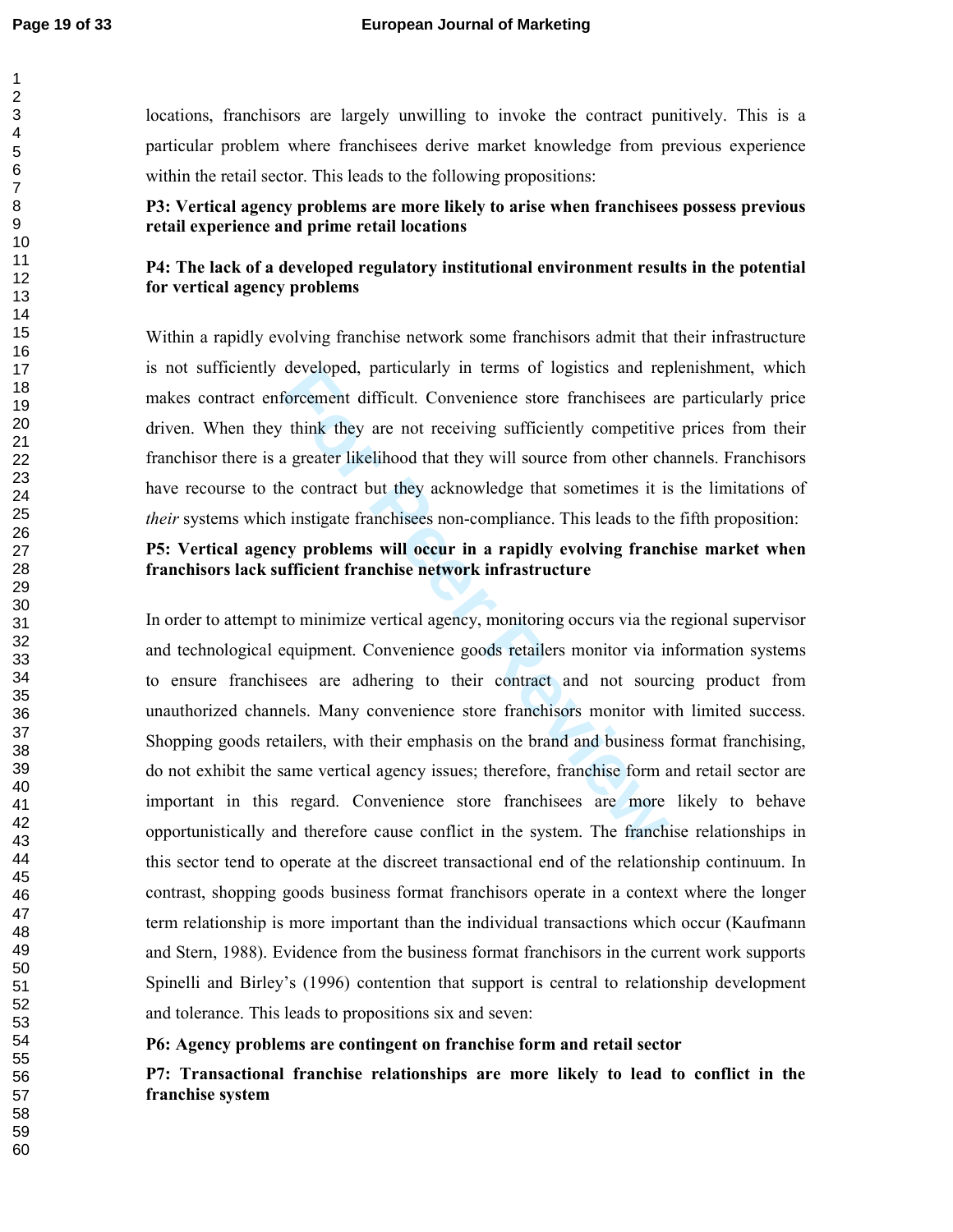Following Giddens' (1984), DiMaggio (1991) emphasizes the importance institutional theory places on government agencies and trade associations (DiMaggio and Powell, 1983). These agencies and associations are crucial to the definition of an industry and the emergence of networks, both formal and informal which support, police and/or set policy with regard to the industry. The data collection phase highlighted this defining process within the franchise industry in China. The CCFA and government agencies give a legitimization to franchising in the country and as such provide a key basis for understanding institutional development. This leads to the eighth proposition:

## **P8: Defining the franchise industry in a developing institutional environment leads to legitimacy and provides a basis for institution building within this context**

**Formal Solution Solution Solution Solution Solution Solution Solution Solution Solution Solution Solution Solution Solution Separation Separation Separation Section Ta 1 Franchise Regulations 2007) is highlighted in the f** The implementation of key elements of the legal framework noted in Table One (Franchise Measures 2005 and Franchise Regulations 2007) is highlighted in the findings. Franchisors' prior disclosure of return on investment estimations and the secure opt out or 'cooling off' period are all evidenced here. Their importance in giving franchisees confidence at the outset of the relationship cannot be underestimated. This echoes the work of Shane and Foo (1999) who find that disclosure laws encourage potential franchisees into the franchise system, with regulation providing important legitimacy for the industry. The Franchise Regulations 2007 note that franchisors must provide support to franchisees, but the legislation is quite general in terms of support expectation. Findings reveal a range of support mechanisms in operation within the case firms. Therefore, while the evolving nature of the institutional environment is acknowledged, the legislation which does exist is being implemented.

The nature and importance of personal connections and information exchange also emerge as important cultural-cognitive dimensions of the franchise relationship, as are the social factors emphasised by both franchisors and franchisees. When franchisees begin to develop closer personal bonds with their regional supervisor they begin to feel closer to the company as a whole. Periodic gatherings organised by franchisors help to build trust with franchisees. Many franchisees have moved from the countryside to the cities, therefore such gatherings and involvement with the franchise system provide a sense of belonging. Further, information exchange between franchisees acts as a source of power for them. On a negative note, those franchisees with previous retail experience also draw on their personal networks to procure product from outside the franchise system. This leads to the penultimate proposition:

**P9: Personal connectivity present in the franchise relationship moderates culturalcognitive dimensions within the institutional environment**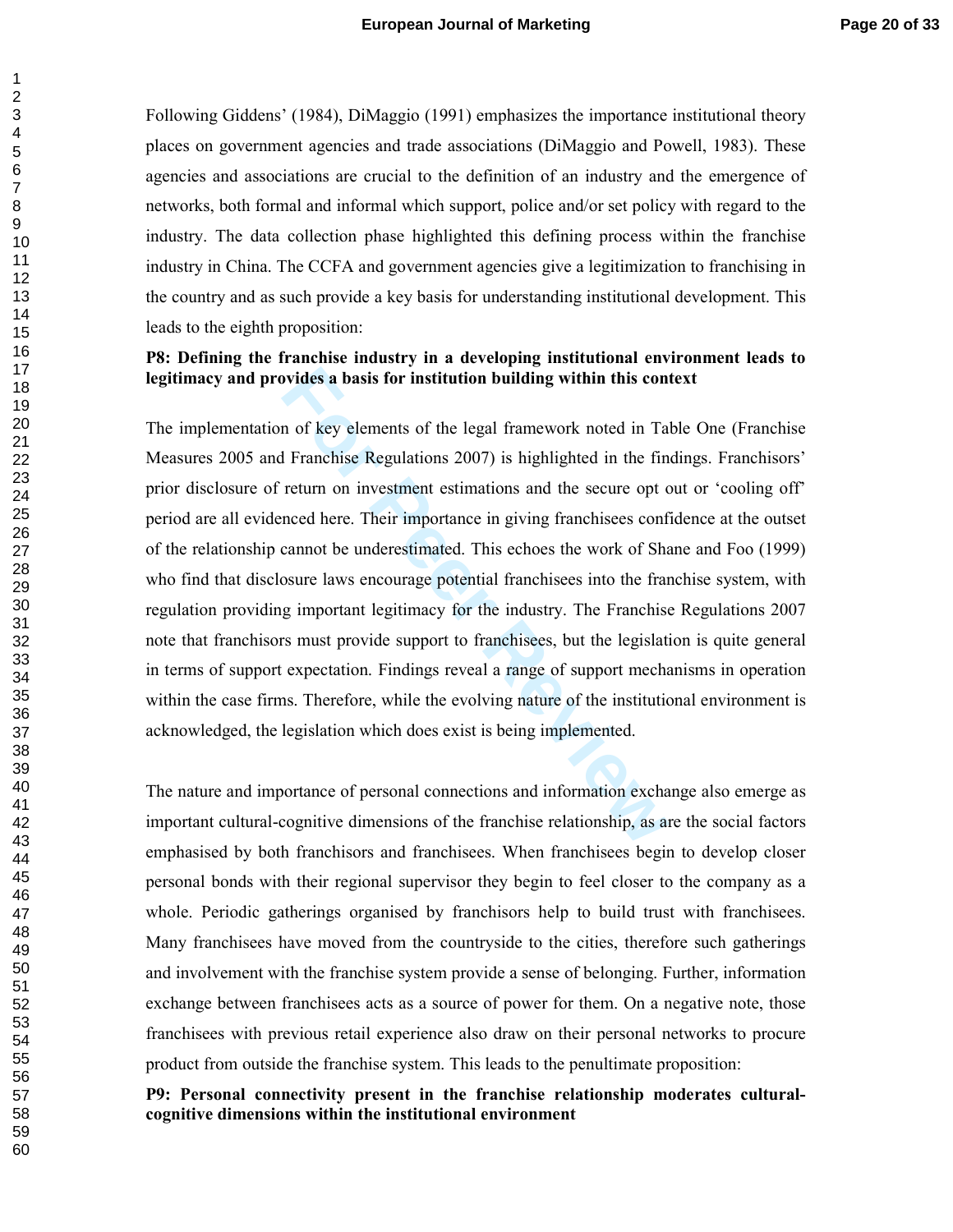Combs *et al*. (2009) emphasise the pressure to conform inherent in institutional theory which bring isomorphic pressures to bear on firms within the same industry. If we take the two retail sectors considered here, we can see evidence of isomorphic pressures. The convenience store sector is more concerned with price and its implications whereas the shopping goods sector is more concerned with brand and product quality. This leads to the final proposition:

## **P10: In a developing institutional environment, isomorphic pressures present themselves at the retail sectoral level rather than the industry level**

Combs *et al*. (2009) acknowledge that their study only explored institutional theory's explanatory power for firms' propensity to franchise. The current work explores the franchise relationship holistically and therefore offers a further extension of their work in terms of the role institutional theory can play in our understanding of the ongoing franchising relationship outside the traditional economic perspectives which have dominated the literature for more than four decades.

# **Implications for franchising practice**

For firms' propensity to franchise. The current work explains<br>for firms' propensity to franchise. The current work expally and therefore offers a further extension of their weory can play in our understanding of the ongoin Franchisors and franchisees already operating or considering entering into a franchise relationship in China must be aware that while franchising as an organizational form is growing, it is still at an early level of development. Franchising legislation does exist and it requires franchisors to provide support to franchisees, as well as financial reassurances which come from prior disclosure and the secure opt-out system. These issues encouraged franchisees in the current study to enter into the franchise system. That said, the institutional framework remains relatively weak and contract enforcement is difficult, particularly in the convenience store sector for those firms not practicing business format franchising. Franchisors would be advised to build and develop strong brands which would allow them to develop a business franchise format. This attracts franchisees that understand the power of the brand and are therefore less likely to act outside the system. Without a strong brand, many convenience store franchisors are simply employing franchising to distribute product and are reliant on a distribution system without strong infrastructure. This weakens their position visa-vis franchisees in a highly competitive, price-driven market place.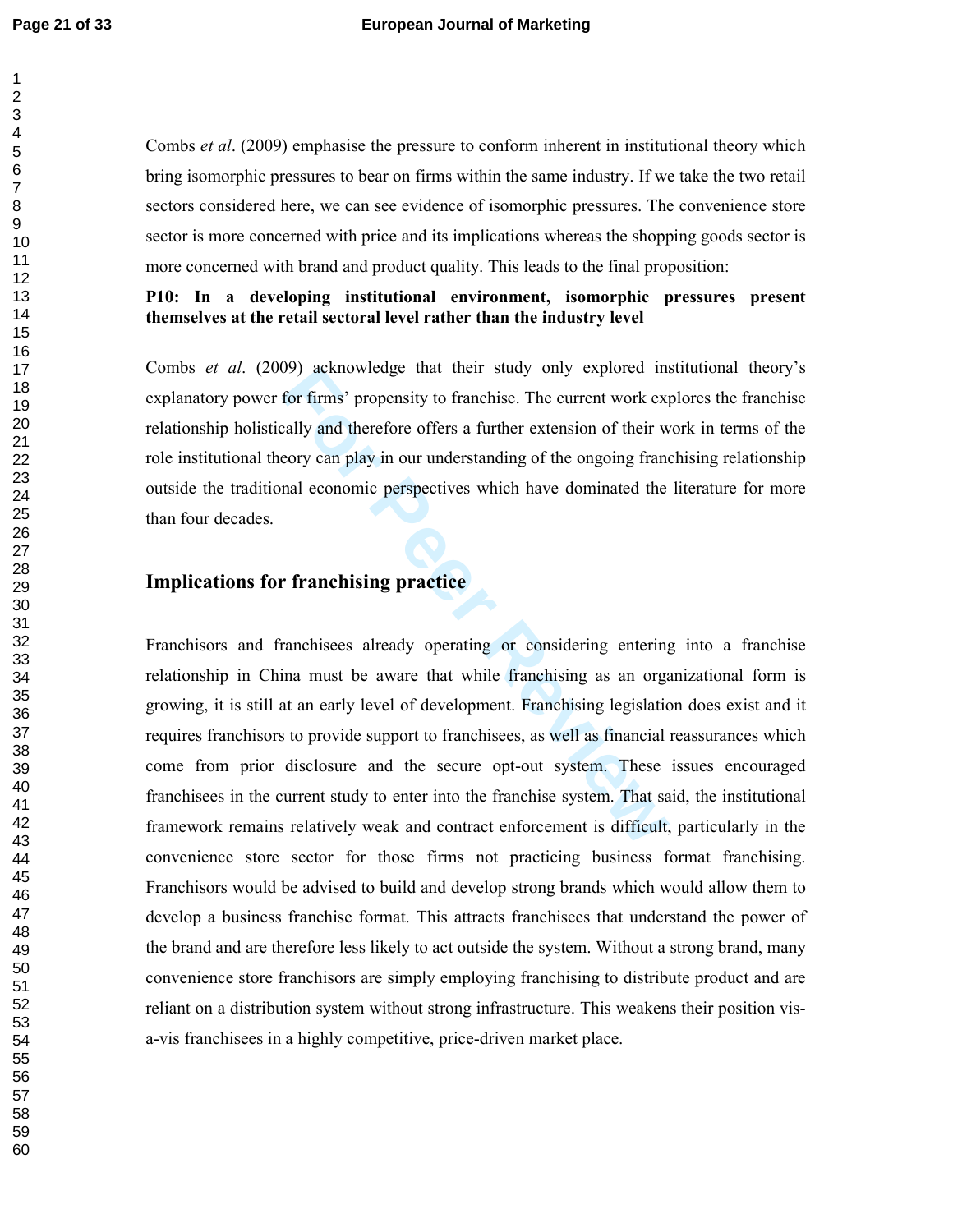Across sectors and franchise forms, support mechanisms help to develop the franchise relationship. Investment in these support mechanisms is crucial for long-term success. Franchisors should be aware of the important role the regional supervisor plays in maintaining stability in the relationship and reducing the potential for conflict in the system. Potential franchisees would be advised to explore the support mechanisms a prospective franchisor purports to provide. Only prior disclosure and the secure opt-out system are specifically detailed in the legislation.

# **Conclusion, limitations and areas of future research**

**Fractions and areas of future research**<br>
for tory qualitative study and is therefore subject to the<br>
is not intended to be generalizable but these data ar<br> *F*, providing thick descriptions and rich details (Cope, 20<br> *F* This is an exploratory qualitative study and is therefore subject to the limitations of the method. The study is not intended to be generalizable but these data are deemed to be of value in themselves, providing thick descriptions and rich details (Cope, 2011). That only one geographic area of China is addressed could be deemed a limitation of the current work. However, the Pearl River Delta is a very developed area of China and it is a region which has been the site of previous related studies such as Bruton and Ahlstrom's (2003) work exploring the differences between western venture capitalism and that which occurs in China. Franchisee informants in the current work were secured via their franchisor. There is the potential that franchisors chose their 'best' franchisee. However, with the assurances of confidentiality we are confident respondents discussed issues honestly: that a range of conflict sources were found is testament to that. Finally, this study is focused on two sectoral groups within retailing, shopping goods and convenience stores. This was a result of the sampling procedure (Cope, 2011) and all participant companies met the criteria set for inclusion in the study.

On the basis of this work carried out in an under-researched marketplace, several areas are recommended for further study. First, much franchise research assumes business format franchising is being practiced. The current work reveals that in an emerging franchise system this cannot be assumed, as in the case of some of the convenience store franchisors in the current work. Much franchise research is characterised by theoretical positions that explain the initial decision to franchise rather than the mechanisms of the franchise relationship. The current work supports Doherty and Alexander (2004) and Meek *et al.* (2011) in their calls for researchers to consider the process of franchise relationship development. In the context of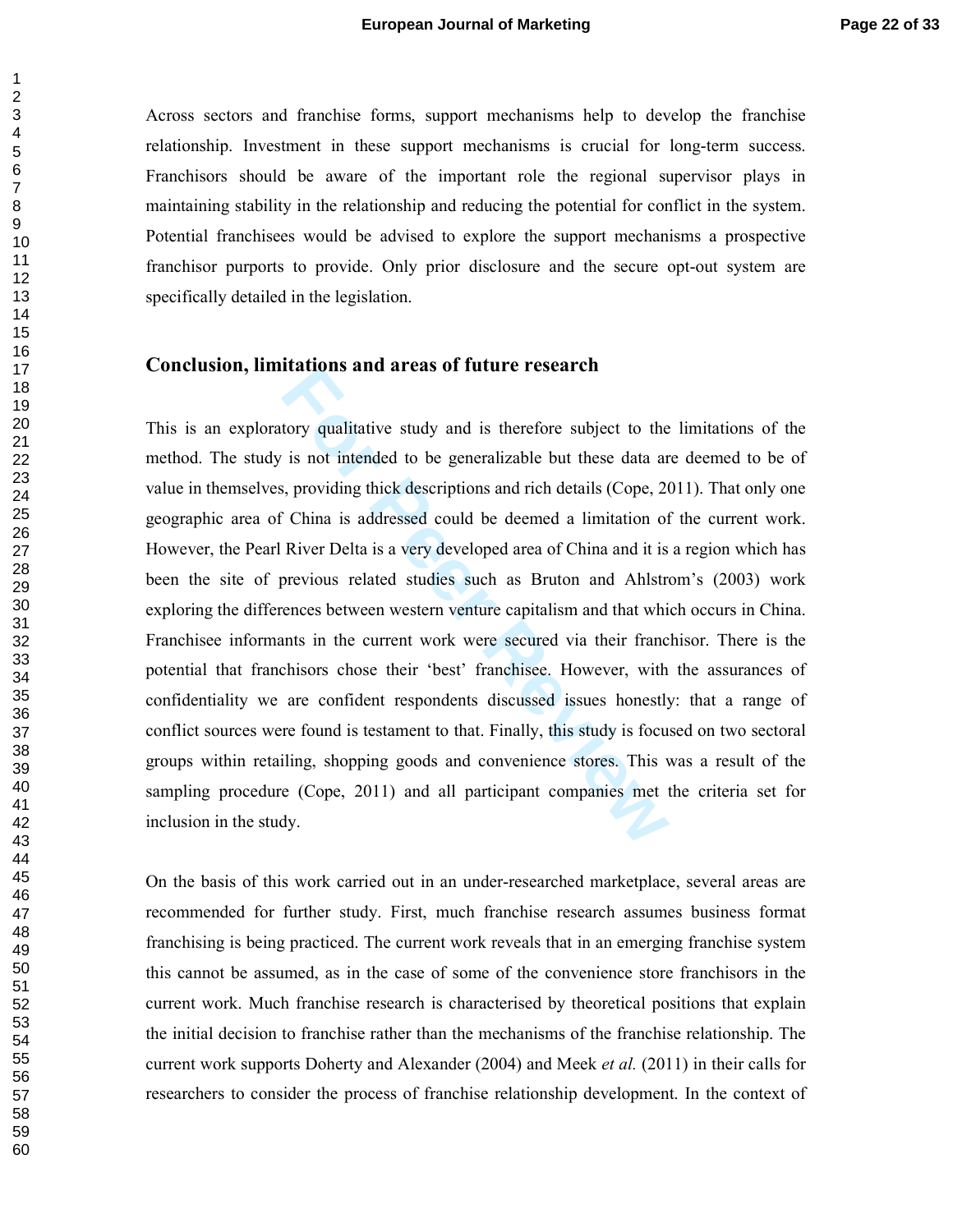$\mathbf{1}$  $\overline{2}$ 

#### **Page 23 of 33 European Journal of Marketing**

China, two areas of research could prove particularly rewarding: a longitudinal study which explores how franchise relationships develop over time within the changing institutional environment; a study which explores relationship terminations and conversion from one franchise system to another.

I present in the franchise relationship in China. This<br>time and Foo (1999) and Combs *et al.* (2009) that instituted<br>anations for franchising. This is particularly relevant<br>mal framework is still evolving. However, it is a This paper contributes to our knowledge of franchising in numerous ways. First, it provides an account of the legislative context within which franchising in China operates. Secondly, through securing access to nine franchise networks and providing evidence from both franchisors and franchisees, the findings presented demonstrate that power, control, support and conflict are all present in the franchise relationship in China. This work supports the shared view of Shane and Foo (1999) and Combs *et al*. (2009) that institutional theory can provide social explanations for franchising. This is particularly relevant in an environment where the institutional framework is still evolving. However, it is also important to note the robustness of the explanatory power of agency theory (in the context of vertical agency) in a market environment outside which it is normally applied. The lack of horizontal agency in the form of free riding is particularly interesting when viewed in light of institutional weakness where brand protection is limited and where counterfeiting is endemic. A dedicated study of business format franchisors across sectors would elucidate whether free riding is not an issue generally in China and whether the endemic counterfeiting present in the market does act as a barrier to free riding in franchise systems in this developing institutional context. Moreover, an exploration of this 'external' free riding issue in the form of counterfeiting as it occurs in other developing institutional contexts outside China would further our understanding of horizontal agency issues in alternative settings to those which currently dominate the literature.

As the regulatory environment becomes more firmly established, it is important to understand how cultural cognitive norms change and how this changing institutional environment impacts on deviant taken for grantedness behaviour. In addition, an in-depth study into the social factors which moderate the franchise relationship could prove particularly insightful. A larger quantitative study could discern whether the particular vertical agency issues highlighted in the current work are prevalent across other franchise sectors such as hotels. It would also be valuable to understand how isomorphic pressures present themselves across other franchise sectors. Studies which explore these issues in other countries where institutional frameworks are at an early stage of development could have further theoretical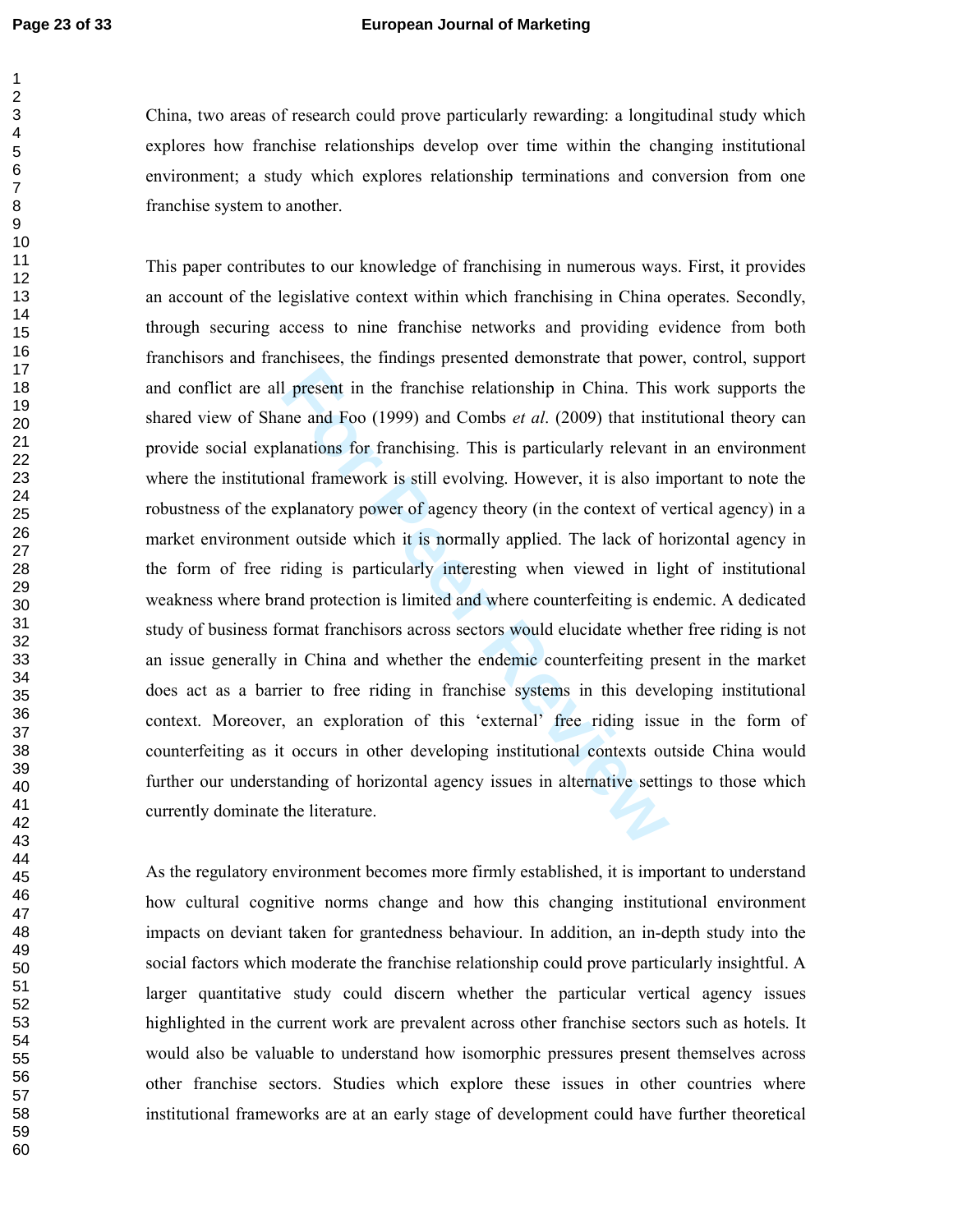implications. Understanding the process of how franchise industries achieve legitimacy and definition would be particularly useful.

Finally, it is clear that the addition of institutional theory provides a more holistic understanding of the franchising relationship in an emerging franchise market. This has implications for our understanding of developed markets. Therefore we would caution against assumptions that traditional economics-based franchising theory fully explains franchise activity in developed economies.

One of the major strengths of the current work is deemed to be the securing of access to both franchisors and franchisees in order to explore the franchise relationship. The complexity and difficulty of continuing work in this vein should not be underestimated by the academic community. The paper has detailed the process of accessing these franchise networks and it is hoped that this will aid researchers in their future endeavours to research franchise issues in China.

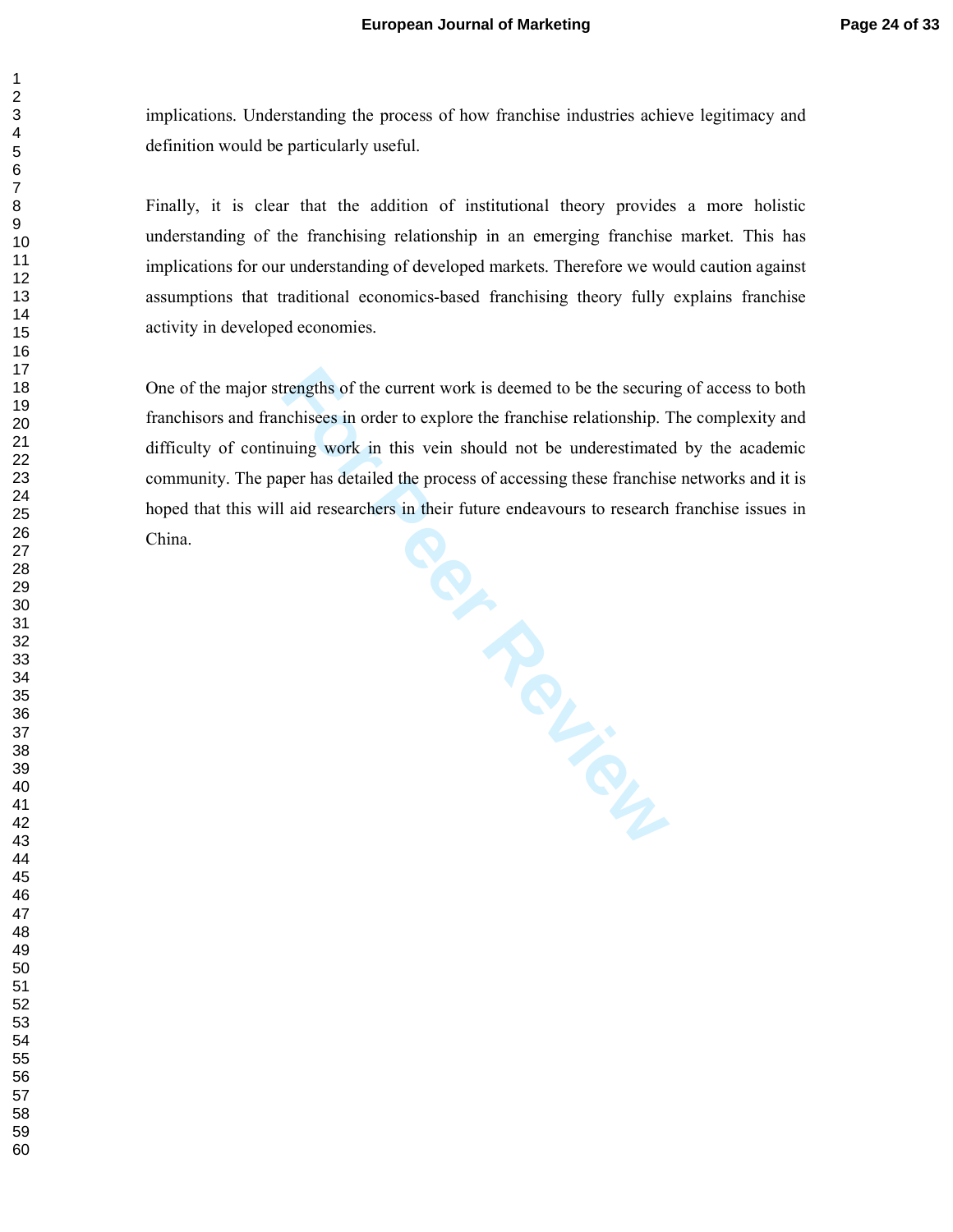# **References**

Barthelemy, J. (2008), "Opportunism, knowledge and the performance of franchise chains", *Strategic Management Journal,* Vol. 29, pp.1451-1463.

Barthelemy, J. (2011), "Agency and institutional influences in franchising decisions", *Journal of Business Venturing*, Vol.26 No.1, pp.93-103.

Brickley, J.A. and Dark, F.H. (1987), "The choice of organizational form, the case of franchising", *Journal of Financial Economics*, Vol.18, pp.401-420.

Brookes, M. and Roper, A. (2011), "International master franchise agreements: An investigation of control from operational, relational and evolutionary perspectives", *European Journal of Marketing*, Vol.45 No.7/8, pp.1253-1276.

Bruton, G.D. and Ahlstrom, D. (2003), "An institutional view of China's venture capital industry: explaining the differences between China and the West", *Journal of Business Venturing*, Vol.18, pp.233-259.

of Marketing, Vol.45 No.7/8, pp.1253-1276.<br>
Ahlstrom, D. (2003), "An institutional view of Chin<br>
ghe differences between China and the West", *Jo*<br>
pp.233-259.<br>
J., Combs, J.G. and Justis, R.T. (2006a), "Shiftin<br>
resource Castrogiovanni, G.J., Combs, J.G. and Justis, R.T. (2006a), "Shifting imperatives: an integrative view of resource scarcity and agency reasons for franchising", *Entrepreneurship: Theory and Practice*, Vol.30 No.1, pp.23-40.

Castrogiovanni, G.J., Combs, J.G. and Justis, R.T. (2006b), "Resource scarcity and agency theory predictions concerning the continued use of franchising in multi-outlet networks", *Journal of Small Business Management*, Vol.44 No.1, pp.27-44.

China Daily (2011) http://usa.chinadaily.com.cn/business/2011-09/17/content\_13725653.htm accessed 28 December 2011.

Combs, J., Michael, S. and Castrogiovanni, G. (2004a), "Franchising: a review and avenues to greater theoretical diversity", *Journal of Management*, Vol.30, pp.907-931.

Combs, J.G., Michael, S.C. and Castrogiovanni, G.J. (2009), "Institutional influences in the choice of organizational form: the case of franchising", *Journal of Management*, Vol. 35 No.5, pp.1268-1290.

Cope, J. (2011), "Entrepreneurial learning from failure: An interpretive phenomenological analysis", *Journal of Business Venturing*, Vol.26 No.6, pp.604-623.

Dant, R.P. (2008), "A futuristic research agenda for the field of franchising", *Journal of Small Business Management*, Vol.46 No.1, pp.91-98.

Di Maggio, P.J. (1991), "Constructing an organizational field as a professional project: US Art Museums, 1920-40", in Powell, W.W. and DiMaggio P.J. (Eds) *The New Institutionalism in Organizational Analysis*, University of Chicago Press, Chicago, pp.267-292.

DiMaggio, P.D. and Powell, W.W. (1983), "The iron cage revisited: institutional isomorphism and collective rationality in organizational field", *American Sociological Review*, Vol.48, pp.147-160.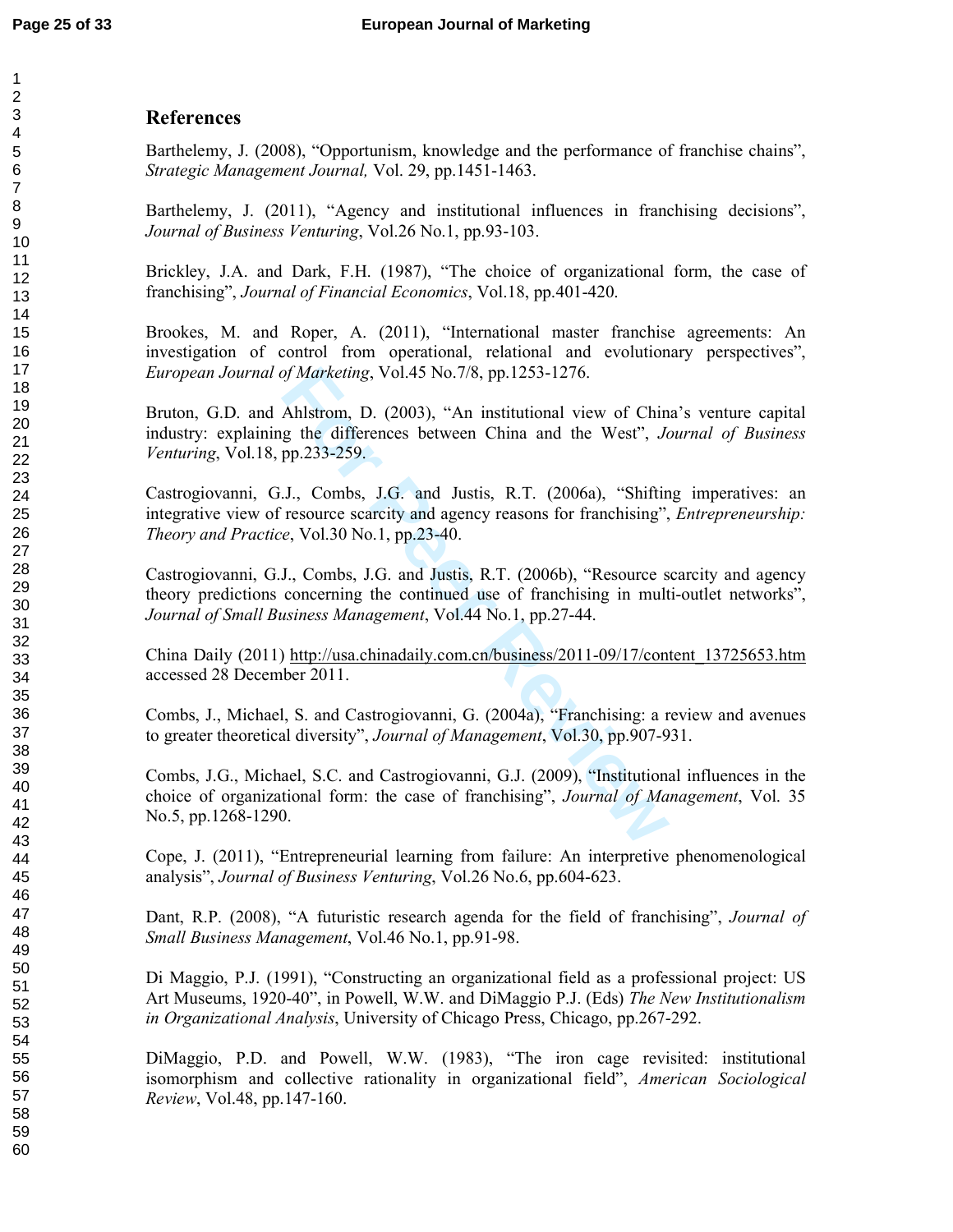Doherty, A.M. (2007), "Support mechanisms in international retail franchise networks", *International Journal of Retail and Distribution Management*, Vol.35 No.10, pp.781-802.

Doherty, A.M. (2009), "Market and partner selection processes in international retail franchising", *Journal of Business Research*, Vol. 62, pp.528-534.

Doherty, A.M. and Alexander, N. (2004) 'Relationship development in international retail franchising: Case study evidence from the UK fashion sector', *European Journal of Marketing*, Vol. 38 No. 9/10, pp.1215-1235.

Doherty, A.M. and Alexander, N. (2006), "Power and control in international retail franchising", *European Journal of Marketing*, Vol.40 No.11/12, pp.1292-1316.

Eisenhardt, K.M. (1989), "Building theories from case study research", *Academy of Management Review*, Vol.14 No.4, pp.532-550.

Elango, B. and Fried, V.H. (1997), "Franchising research: a literature review and synthesis", *Journal of Small Business Management*, Vol.35 No.3, pp.68-81.

Franchiseek (2011) http://www.franchiseek.com/USA/Franchise USA Statistics.htm, accessed 28 December 2012.

(1989), "Building theories from case study resea<br>w, Vol.14 No.4, pp.532-550.<br>ed, V.H. (1997), "Franchising research: a literature revisiness Management, Vol.35 No.3, pp.68-81.<br>1)11) http://www.franchiseek.com/USA/Franchis Frazer, L., Merrilees, B. and Wright, O. (2007), "Power and control in the franchise network: an investigation of ex-franchisees and brand piracy", *Journal of Marketing Management*, Vol.23 No.9-10, pp.1037-1054.

Frazer, L., Weaven, S., Giddings, J. and Grace, D. (2012), "What went wrong? Franchisors and franchisees disclose the causes of conflict in franchising", *Qualitative Market Research: An International Journal*, Vol.15 No.1, pp.87-103.

French, J.F. and Raven, B. (1959), "The bases of social power", in Cartwright, D. (Ed) *Studies in Social Power*, University of Michigan, Ann Arbor, MI.

Fulop, C. and Forward, J. (1997), "Insights into franchising: a review of empirical and theoretical perspectives", *The Service Industries Journal*, Vol.17 No.4, pp.603-625.

Gaski, J. (1984), "The theory of power and conflict in channels of distribution", *Journal of Marketing*, Vol.48, pp.9-29.

Giddens, A. (1984), *The Constitution of Society: Outline of the Theory of Structuration*, Polity Press, Cambridge.

Grbich, C. (2007), *Analyzing qualitative data*, London: Sage

Grunhagen, M. and Dorsch, M.J. (2003), "Does the franchisor provide value to franchisees? Past, current, and future value assessments of two franchisee types", *Journal of Small Business Management*, Vol.41 No.4, pp.366-384.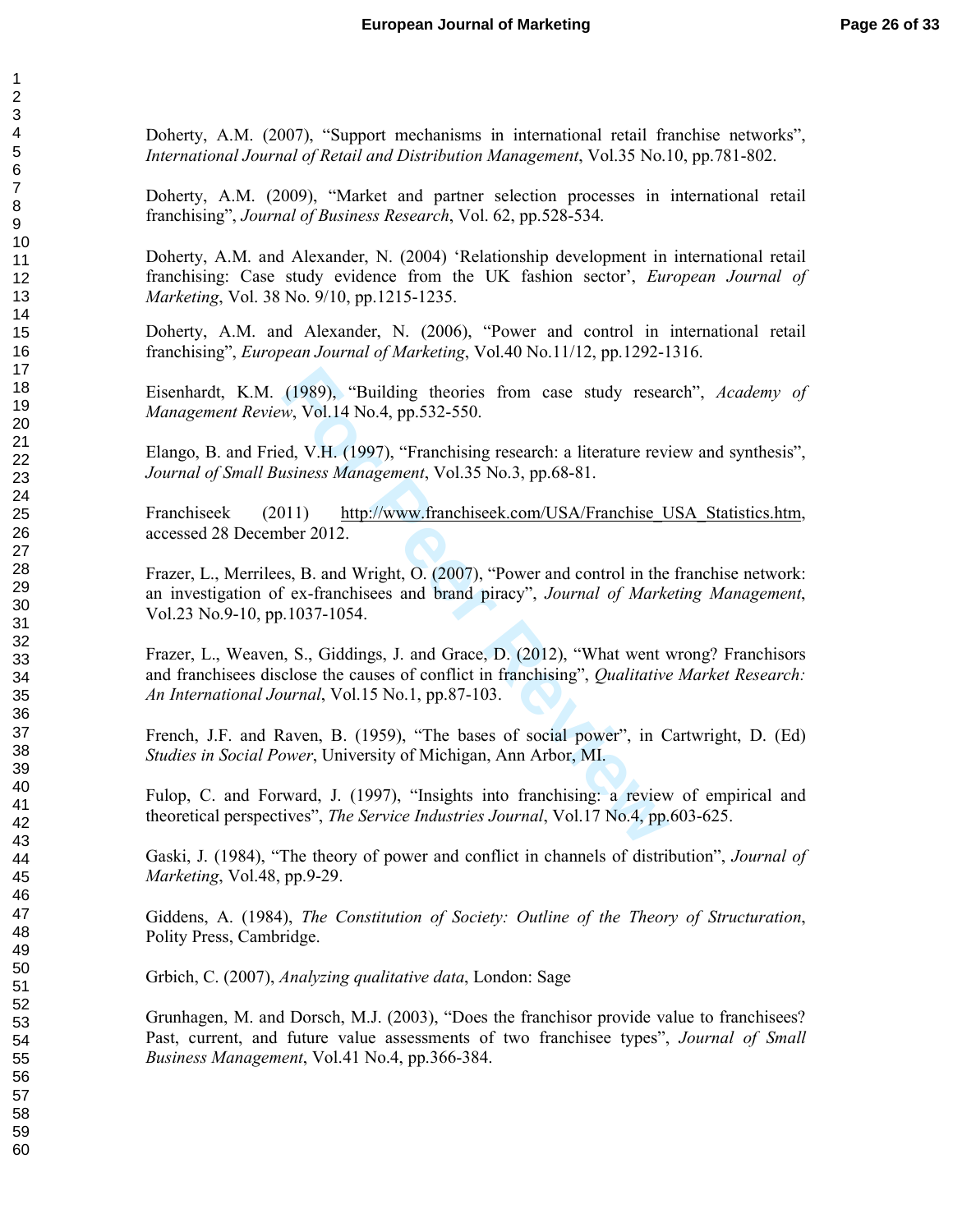Holmberg, S.R. and Morgan, K.B. (2003), "Franchisor turnover and failure: new research and perspective", *Journal of Business Venturing*, Vol.18, pp.403-418.

Jensen, M. and Meckling, W. (1976), "Theory of the firm: managerial behaviour, agency costs and ownership structure", *Journal of Financial Economics*, Vol.3, pp.305-360.

Kaufmann, P.J. and Stern, L.W. (1988), "Relational exchange norms, perception of unfairness, and retained hostility in commercial litigation", *Journal of Conflict Resolution*, Vol.32 No.3, pp.534-552.

Kedia, B.L., Ackerman, D.J., Bush, D. and Justis, R.T. (1994), "Determinants of internationalization of franchise operations by US franchisors", *International Marketing Review*, Vol.11 No.4, pp.56-68.

Kidwell, R.E., Nygaard, A. and Silkoset, R. (2007), "Antecedents and effects of free riding in the franchisor-franchisee relationship", *Journal of Business Venturing*, Vol.22, pp.522-544.

Kvale, S. and Brinkmann, S. (2009) *InterViews: Learning the craft of qualitative research interviewing*, London: Sage Publication

Lu, J. and Tao, Z. (2010), "Determinants of entrepreneurial activities in China", *Journal of Business Venturing*, Vol. 25, pp.261-273.

Lusch, R.F. (1976), "Sources of power: their impact on intrachannel conflict", *Journal of Marketing Research*, Vol.13, pp.382-90.

Lusch, R.F. (1982), *Management of Retail Enterprises*, Kent Publishing, Boston, Mass.

Mathewson, G. and Winter, R. (1985), "The economics of franchise contracts", *Journal of Law and Political Economics*, Vol.28, pp.503-526.

McIntyre, F. (1996), "Advertising decisions and support services: domestic versus international franchising", *Journal of Marketing Theory and Practice*, Vol. 4 No.1, pp.35-42.

aard, A. and Silkoset, R. (2007), "Antecedents and effechiese relationship", *Journal of Business Venturing*, Vol<br>kmann, S. (2009) *InterViews: Learning the craft of q*<br>on: Sage Publication<br>2010), "Determinants of entrepre Meek, W.R., Davis-Sramek, B., Baucus, M., and Germain, R.N. (2011), "Commitment in franchising: the role of collaborative communication and a franchisee's propensity to leave", *Entrepreneurship Theory and Practice*, Vol.35 No.3, pp.559-581.

Miles, M. B. and Huberman, A. M. (1994), *Qualitative data analysis: An introduction*, Thousand Oaks, CA: Sage

Moore, C.M., Birtwistle, G. and Burt, S. (2004), "Channel power, conflict and conflict resolution in international fashion retailing", *European Journal of Marketing*, Vol.38 No.7, pp.749-769.

North, D.C. (1990), *Institutions, Institutional Change and Economic Performance*, Cambridge University Press: NY.

Quinn, B. (1999), "Control and support in an international franchise network", *International Marketing Review*, Vol.16 No.4/5, pp.345-362.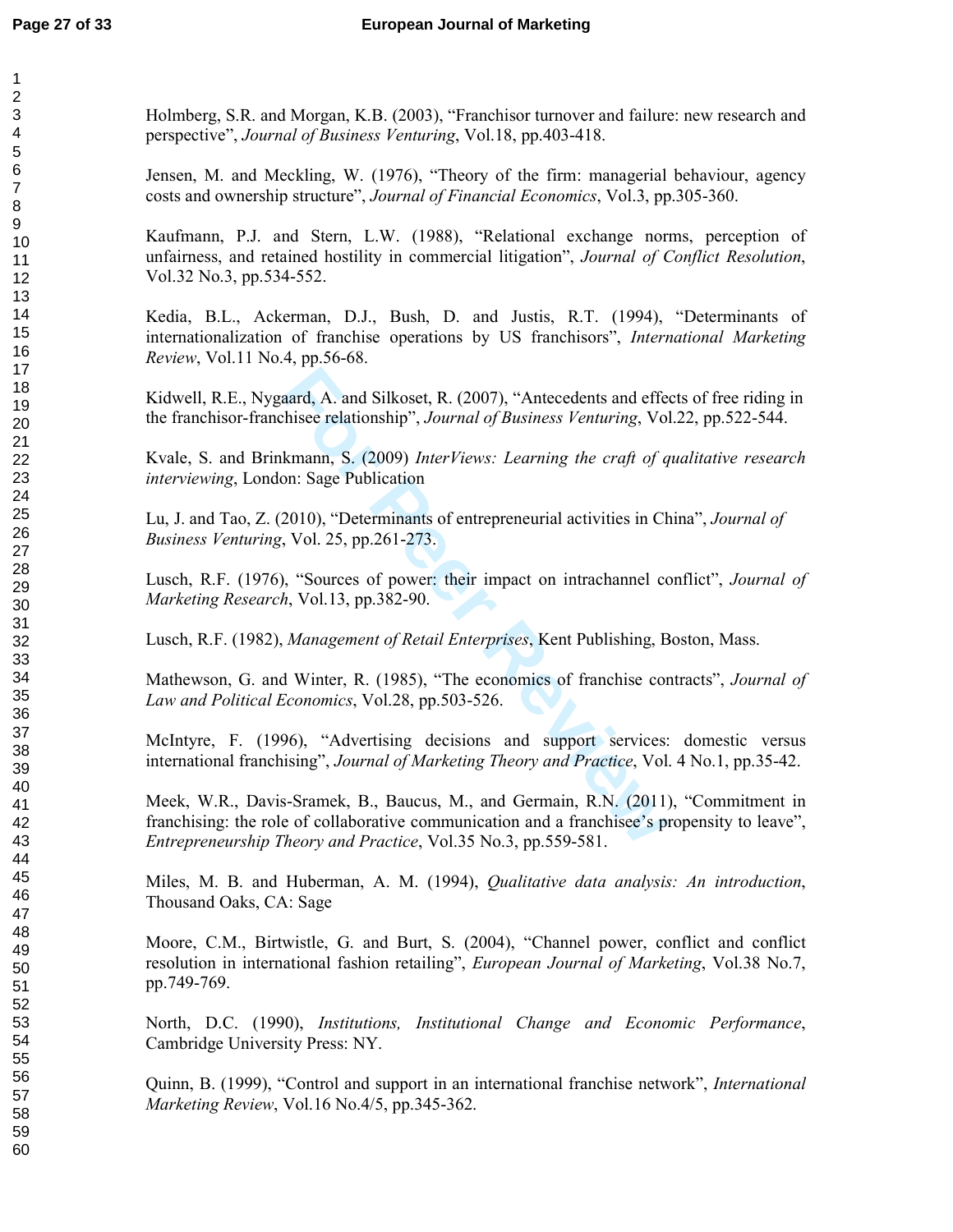Quinn, B. and Doherty, A.M. (2000) "Power and control in international retail franchising: Evidence from theory and practice", *International Marketing Review*, Vol.17 No.4/5, pp.354- 372.

Rahatullah, M.K. and Raeside, R. (2008), "Towards operational excellence in franchising: Achieving synergy, adding value and security competitive advantage by exploiting entrepreneurial traits and core competencies", *SAM Advanced Management Journal*, Summer, pp.25-38.

Research in China (2011), *China Franchise Market Report 2010*, China Business Intelligence, Beijing, China.

Rubin, H. (1987), "The theory of the firm and the structure of the franchise contract", *Journal of Law and Economics*, Vol.21, pp.223-233.

Saldaña, J. (2009), *The Coding Manual for Qualitative Researchers*, London: Sage.

Saldaña, J. (2013), *The Coding Manual for Qualitative Researchers*, London: Sage.

Scott, W.R. (1995), *Institutions and Organizations: Ideas and Interests*, 1st edition, Sage Publications, LA.

Scott, W.R. (2008), *Institutions and Organizations: Ideas and Interests*, 3<sup>rd</sup> edition, Sage Publications, LA.

Shane, S. and Foo, M-D. (1999) "New firm survival: Institutional explanations for new franchisor mortality", *Management Science*, Vol.45 No.2, pp.142-159.

Spinelli, S. and Birley, S. (1996), "Towards a theory of conflict in the franchise system", *Journal of Business Venturing*, Vol.11, pp.329-342.

The theory of the firm and the structure of the franchise<br>
ites, Vol.21, pp.223-233.<br>
The Coding Manual for Qualitative Researchers, Londe<br>
The Coding Manual for Qualitative Researchers, Londe<br>
In Coding Manual for Qualita Tan, J., Yang, J. and Veliyath, R. (2009), "Particularistic and system trust among small and medium enterprises: A comparative study in China's transition economy", Journal *of Business Venturing*, Vol. 24, pp.544-557.

Wang, Z.J., Zhu, M. and Terry, A. (2008), "The development of franchising in China", *Journal of Marketing Channels*, Vol.15 No.2/3, pp.167-184.

Welsh, D.H.B., Alon, I., and Falbe, C.M. (2006) "An examination of international retail franchising in emerging markets", *Journal of Small Business Management*, Vol. 44 No.1, pp.130-149.

Xiao, Q., O'Neill, J.W. and Wang, H. (2008), "International hotel development: astudy of potential franchisees in China", *International Journal of Hospitality Management*, Vol.27, pp. 325-336.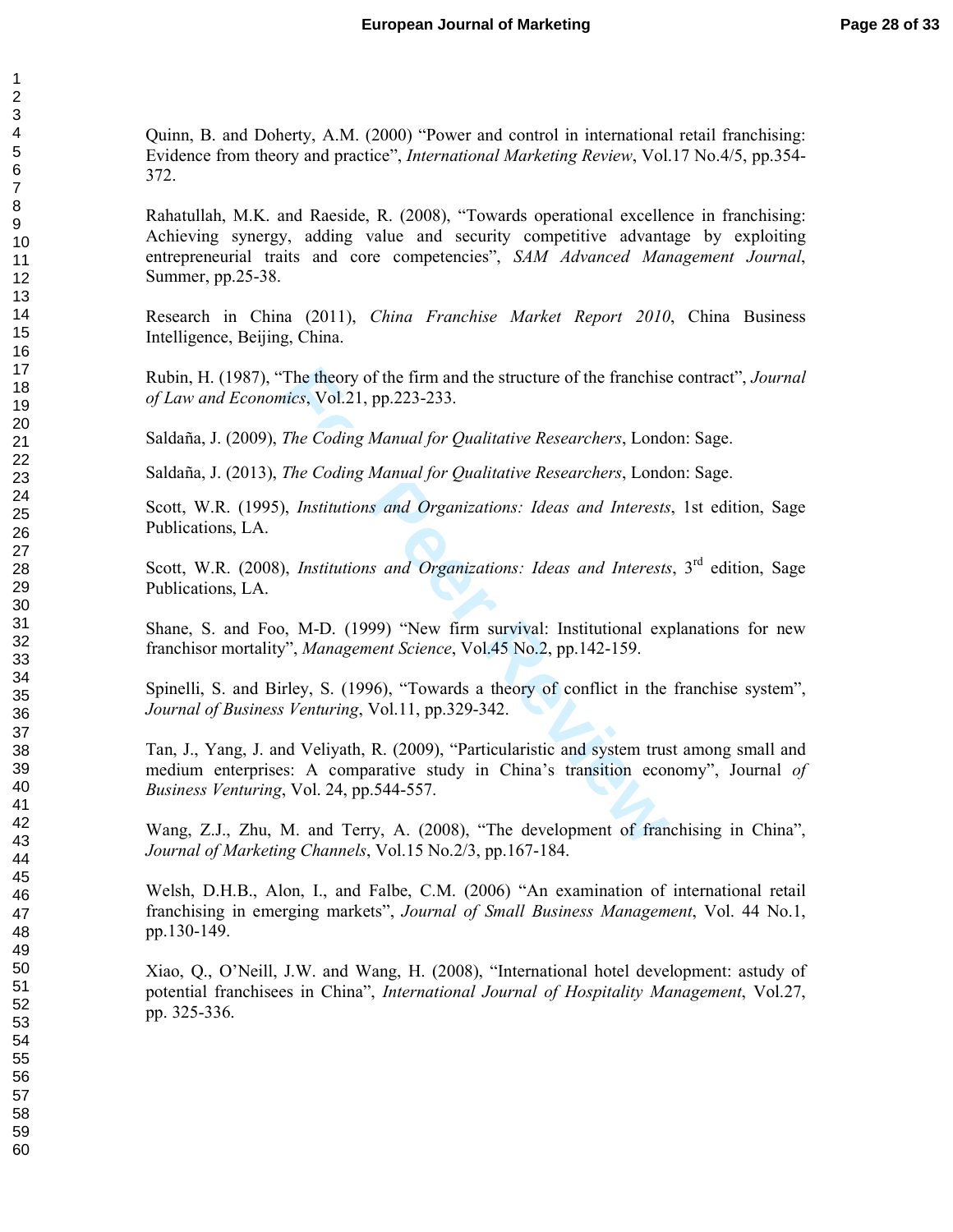| <b>Agency Theory</b>                                                                                                                                                               | <b>Institutional Theory</b>                                                                                                                                                                     |
|------------------------------------------------------------------------------------------------------------------------------------------------------------------------------------|-------------------------------------------------------------------------------------------------------------------------------------------------------------------------------------------------|
| Key concepts (Jensen and Meckling, 1976)<br>Principal-agent relationship<br>Information asymmetry (IA)*<br>$\bullet$<br>Moral hazard<br>$\bullet$<br>Monitoring costs<br>Contracts | Three pillars of institutionalism form the<br>basis for legitimacy (Scott, 2008)<br>Regulative<br>Normative<br>$\bullet$<br>Cultural cognitive<br>$\bullet$                                     |
| Horizontal agency problem: potential<br>$\bullet$<br>for free riding                                                                                                               | Regulative systems must be enforced<br>$\bullet$<br>by a legitimate state<br>Coercion key control mechanism<br>Has much in common with agency<br>perspectives                                   |
| Vertical agency problem: potential for<br>$\bullet$<br>employees (agents) to operate in their<br>own self-interest against the interests<br>of management (principal)              | Normative systems involve values<br>and norms that impose constraints on<br>society<br>The regulative and normative pillars<br>$\bullet$<br>can be mutually reinforcing; (Scott,<br>2008, p.53) |
| Hierarchical dependent relationship<br>$\bullet$<br>with coercion the key method of<br>control                                                                                     | Cultural cognitive systems involve a<br>'taken-for grantedness', the<br>way<br>things are done                                                                                                  |
| established<br>application<br>Well<br>of<br>$\bullet$<br>agency theory in the franchising<br>context beginning with Rubin (1978)                                                   | Limited but growing understanding of<br>the potential of institutional theory for<br>understanding franchising (Shane and<br>Foo, 1999; Combs et al., 2009;<br>Barthelemy, 2011)                |

# **Table I: Key Tenets of Agency Theory and Institutional Theory**

Note\*: IA is not a problem in itself in the principal agent relationship. It becomes a problem when combined with moral hazard, that is the potential for the agent to act in his/her own interest against the interests of the principal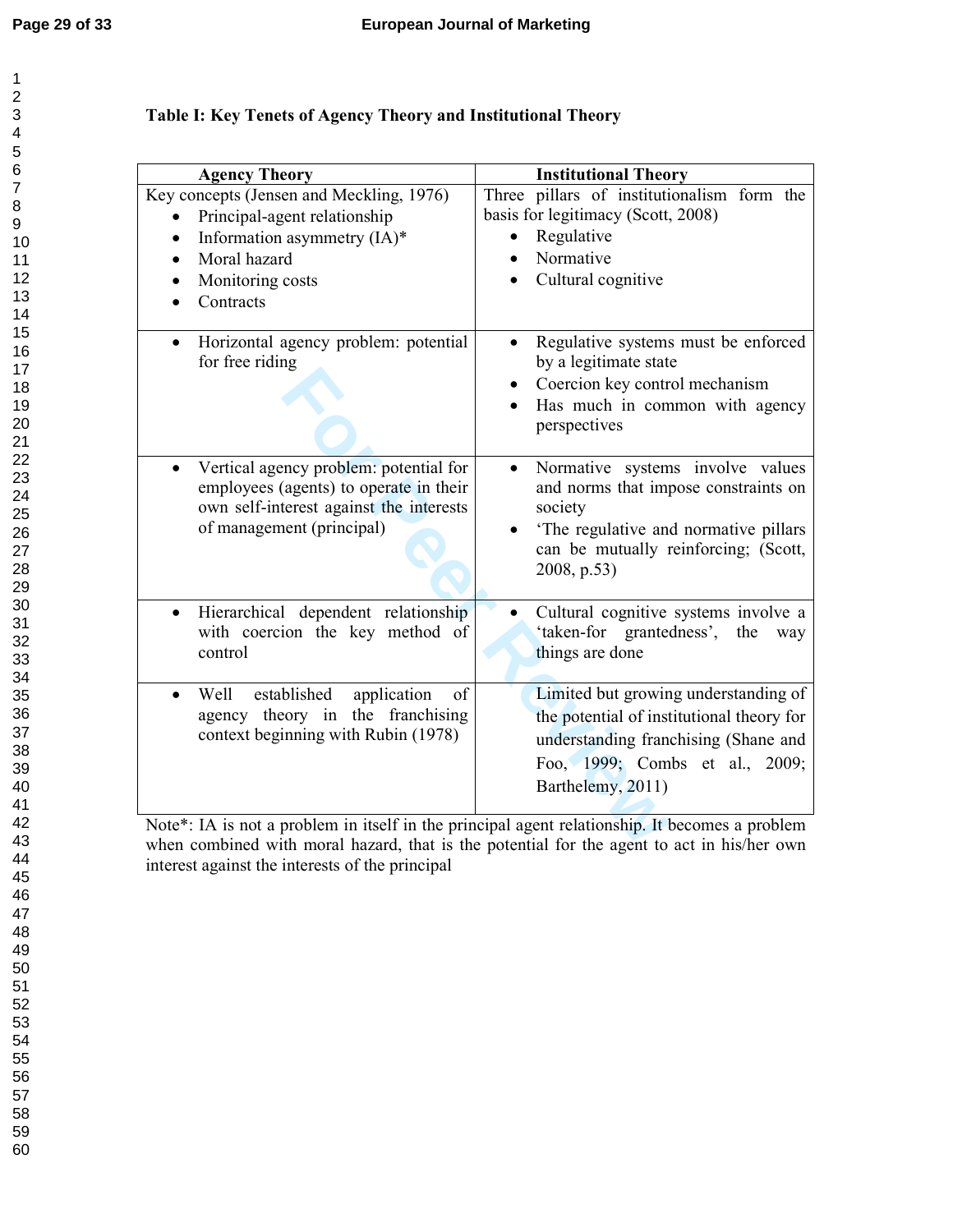|  |  |  | <b>Table II: Franchise Regulation Development in China</b> |  |
|--|--|--|------------------------------------------------------------|--|
|--|--|--|------------------------------------------------------------|--|

| Law<br><b>Interim Measures</b><br>on the                                              | <b>Key Measures</b><br>Described how franchising worked as opposed to setting out                                                                                                                                                                                                                                                                                                                                                                                                                                                                                                                                                                                                                                                                                                                                                                                                                                                                                                                                                                                                                                                                                                | Significance<br>First official recognition of                                                                                                                                                                                                                                                                                                                                                                                                                                                                           |
|---------------------------------------------------------------------------------------|----------------------------------------------------------------------------------------------------------------------------------------------------------------------------------------------------------------------------------------------------------------------------------------------------------------------------------------------------------------------------------------------------------------------------------------------------------------------------------------------------------------------------------------------------------------------------------------------------------------------------------------------------------------------------------------------------------------------------------------------------------------------------------------------------------------------------------------------------------------------------------------------------------------------------------------------------------------------------------------------------------------------------------------------------------------------------------------------------------------------------------------------------------------------------------|-------------------------------------------------------------------------------------------------------------------------------------------------------------------------------------------------------------------------------------------------------------------------------------------------------------------------------------------------------------------------------------------------------------------------------------------------------------------------------------------------------------------------|
| Administration of<br>Commercial<br>Franchise<br>Operations (Trial<br>Implementation)  | specific rules and regulation                                                                                                                                                                                                                                                                                                                                                                                                                                                                                                                                                                                                                                                                                                                                                                                                                                                                                                                                                                                                                                                                                                                                                    | franchising as a distinct business<br>model signalling official<br>encouragement to engage in<br>franchising in China<br>Only applied to domestic<br>franchisors                                                                                                                                                                                                                                                                                                                                                        |
| Measures for the<br>Administration of<br>Commercial<br>Franchise<br><b>Operations</b> | Requires all franchising activity to adhere to principles of<br>'voluntariness, fair dealing, honesty and credibility'<br>Key tenets: Rights and obligations of both parties, prior disclosure<br>and content of franchise agreement covered<br>Permits a franchisor to grant either a master franchise or direct<br>franchise which allows the franchise to sub-franchise<br>Franchise term must be at least 3 years<br>Franchisors must have at least two directly owned stores operating<br>in China for a period of at least one year in order to qualify as a<br>franchisor $(2+1)$ rule)<br>International franchisors must apply to engage in franchising by<br>submitting a series of documentation including business license,<br>proof of qualification to be a franchisor, franchise agreement,<br>franchise manual and prior disclosure information including<br>audited financial statements, information about existing<br>franchisees, information regarding all litigation during 5 years<br>preceding a franchise agreement<br>Franchisees are subject to confidentiality agreements for the<br>duration, and following the potential termination of a franchise | Replaced the 1997 measures and<br>implements the Regulations on<br>Foreign Investments in<br>Commercial Industry which<br>became effective on 1 June 2004<br>Necessary due to WTO<br>accession in 2001<br>Covers both domestic and<br>international franchisors<br>Somewhat confusing, for<br>example, the Measures fail to<br>address cross-border franchising<br>between foreign franchisors and<br>domestic Chinese franchisees<br>Confusing with regard to how<br>the 2+1 rule effects international<br>franchisors |
| Regulations on<br>the<br>Administration of<br>Commercial<br><b>Franchises</b>         | Overrides any parts of the Measures that contradict the Regulation<br>Filing Rules and Disclosure Rules issued to help enforce the<br>Regulation<br>Attempts to counteract domestic franchise fraud<br>Only corporations, not individuals, can become franchisors<br>Franchisors must have a mature business that can provide<br>sufficient support to franchisees including a franchise manual,<br>training and other services. However, the Regulation is not specific<br>on exactly what support must be provided<br>Franchisors must disclose all relevant information in order that<br>franchisees make informed investment decisions when entering<br>into a franchise agreement<br>Registration must take place within 15 days of a franchisor entering<br>into a franchise agreement.<br>The franchise agreement must contain specific issues such as a<br>'cooling-off' period and franchisees are bound to confidentiality                                                                                                                                                                                                                                             | Attempts to address certain<br>ambiguities, particularly with<br>regard to international franchise<br>arrangements<br>Some elements of ambiguity<br>still apply with regard to the $2+1$<br>rule but the requirement that<br>ownership must be in China has<br>been removed<br>As a result of ambiguity it<br>remains to be seen how<br>enforcement will operate                                                                                                                                                        |
|                                                                                       |                                                                                                                                                                                                                                                                                                                                                                                                                                                                                                                                                                                                                                                                                                                                                                                                                                                                                                                                                                                                                                                                                                                                                                                  | agreement<br>with regard to franchisors trade secrets                                                                                                                                                                                                                                                                                                                                                                                                                                                                   |

Source: Adapted from www.franchise-update.com/article/316, accessed 18/09/2009; www.franchisebusiness.com.au/c/DC-Strategy/China-The-New-Franchise-Frontier-n852223 accessed 18/11/2011; www.fargre.com/showarticle.aspx?Show=2981&PrintPage=True, accessed 19/09/2009; www.asiabizblog.com/archives/2007/03/guest\_column\_ch.htmaccessed 18/11/2011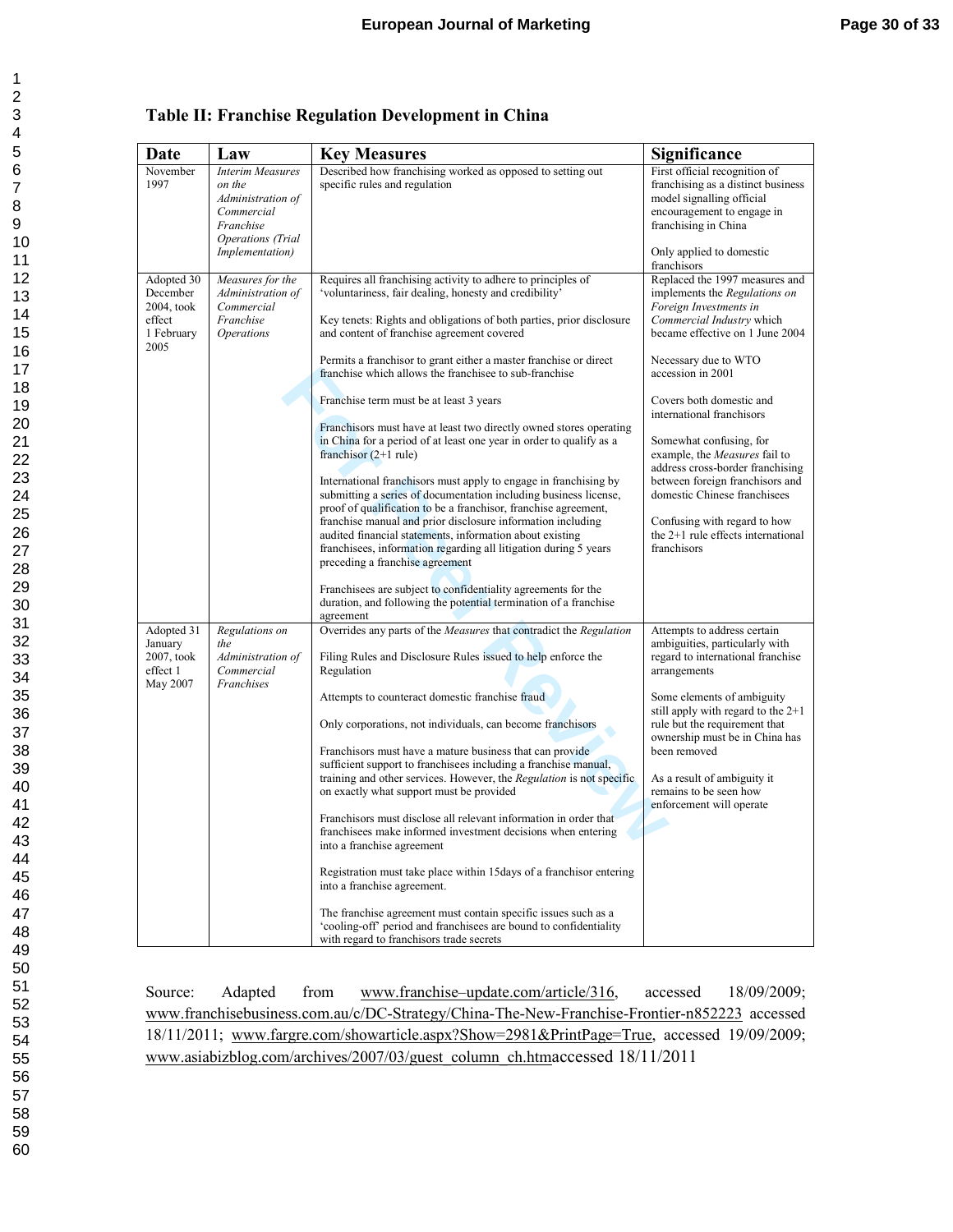$\mathbf{1}$  $\overline{2}$ 3  $\overline{\mathbf{4}}$ 

# **Table III: The Case Companies**

| Case           | Franchisor<br>Respondent                 | Length of<br><b>Interview</b><br>(approx) | Franchisee<br><b>Respondent</b> | Length<br>of <sub>l</sub><br><b>Interview</b><br>(approx) | Year<br>First<br>Franchising<br>in China | <b>Retail Sector</b>                    | Origin                 |
|----------------|------------------------------------------|-------------------------------------------|---------------------------------|-----------------------------------------------------------|------------------------------------------|-----------------------------------------|------------------------|
| $\mathbf{A}$   | Franchisor<br>representative<br>in China | 60<br>minutes                             | Franchisee<br>owner             | 45 minutes                                                | 2003                                     | Shopping<br>Goods<br>Kitchenware        | <b>US</b>              |
| $\, {\bf B}$   | Franchise<br>manager                     | $\overline{45}$<br>minutes                | Franchisee<br>owner             | 50 minutes                                                | 2000                                     | Shopping<br>Goods<br>Health<br>Products | China                  |
| $\mathcal{C}$  | Franchise<br>manager                     | 90<br>minutes                             | Franchisee<br>owner             | 45 minutes                                                | 2004                                     | Shopping<br>Goods<br>Health<br>Products | China                  |
| D              | <b>CEO</b>                               | 60<br>minutes                             | Franchisee<br>owner             | 50 minutes                                                | 2004                                     | Convenience<br>stores                   | China                  |
| ${\bf E}$      | Franchise<br>manager                     | 45<br>minutes                             | Franchisee<br>owner             | 45 minutes                                                | 2004                                     | Convenience<br>stores                   | China                  |
| $\overline{F}$ | Franchise<br>manager                     | 60<br>minutes                             | Franchisee<br>owner             | 45 minutes                                                | 2004                                     | Convenience<br>stores                   | China                  |
| G              | <b>CEO</b>                               | 50<br>minutes                             | Franchisee<br>owner             | 45 minutes                                                | 2004                                     | Convenience<br>stores                   | China                  |
| H              | Franchise<br>manager                     | 120<br>minutes                            | CEO (master<br>franchisee)      | 75 minutes                                                | 2006                                     | Convenience<br>stores                   | China/<br>Hong<br>Kong |
| I              | Franchise<br>manager                     | 75<br>minutes                             | Franchisee<br>owner             | 60 minutes                                                | 1998                                     | Convenience<br>stores                   | China                  |
|                |                                          |                                           |                                 |                                                           | OIN                                      |                                         |                        |

60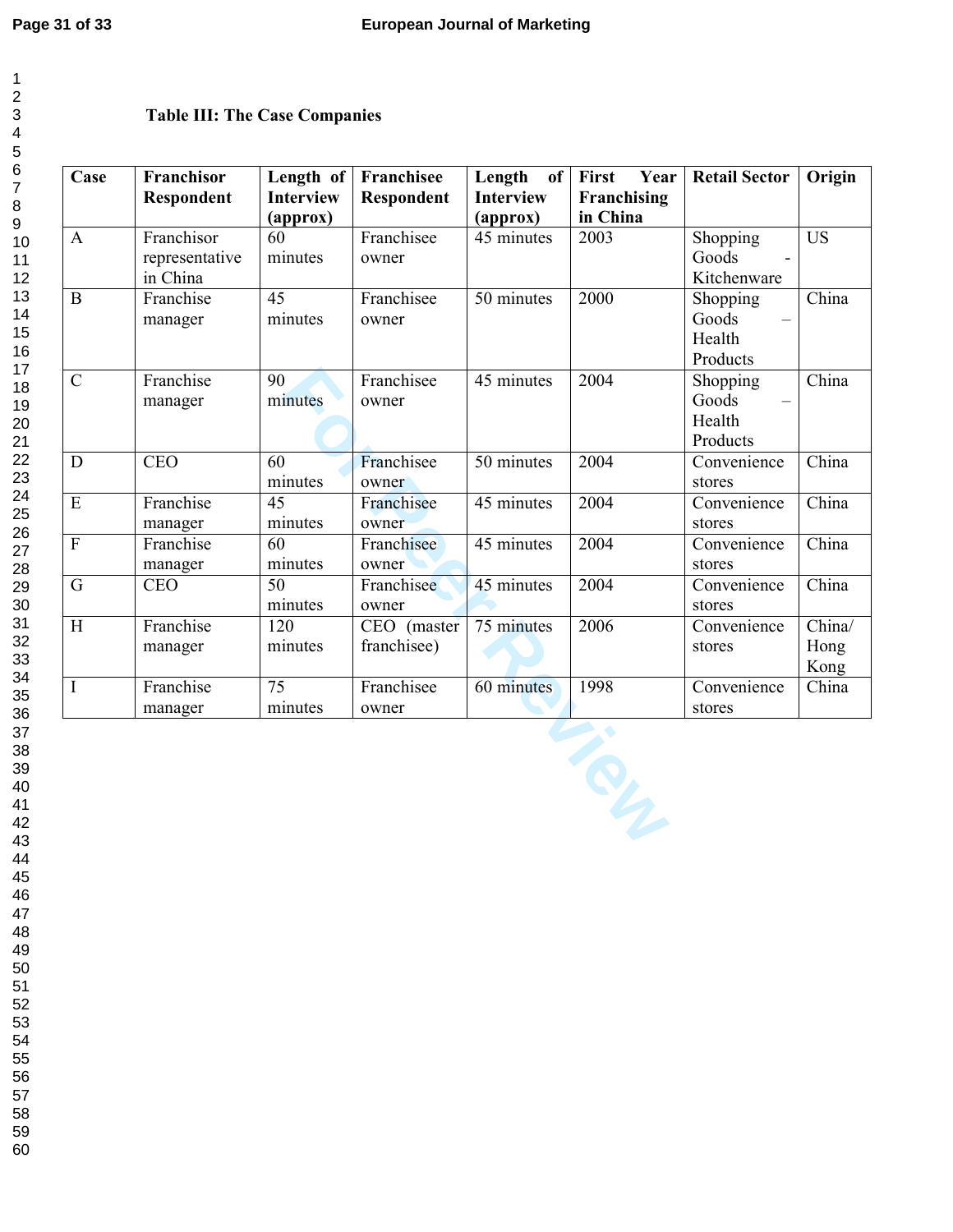# **Table IV: Interview Guide: Thematic Issues and Within Theme Issues Explored in Franchisor and Franchisee Interviews**

| <b>Thematic Issues</b>                         | Within theme issues to explore                                                                                                                                                            |
|------------------------------------------------|-------------------------------------------------------------------------------------------------------------------------------------------------------------------------------------------|
| Company franchise history                      | Year of start up, how many people are employed,<br>company size                                                                                                                           |
|                                                | Industry and competitive environment at the point of<br>entry into franchising and how it has evolved                                                                                     |
|                                                | Why and how the franchise business started                                                                                                                                                |
| Establishing franchise relationships           | How franchise partner(s) are selected and the criteria<br>(if any) which are employed to choose partner(s)<br>How the franchise relationship was established                              |
| Day-to-day operation of the franchise business | Structure of the franchise operation                                                                                                                                                      |
|                                                | Rules, regulations and terms and conditions of the<br>franchise contracts                                                                                                                 |
|                                                | How the franchisee/franchisor operates the business<br>How the franchisor/franchisee perceives the state of<br>the franchise operations                                                   |
| Support                                        | How support operates and the main methods of<br>support                                                                                                                                   |
|                                                | The context for support implementation<br>How the franchisor/franchisee perceives the support<br>given by/received from the counterpart and why it is<br>perceived this way               |
|                                                | The importance of support<br>for<br>the<br>franchise<br>relationship                                                                                                                      |
| Control                                        | How control is maintained/exerted and the main<br>methods of control in the relationship                                                                                                  |
|                                                | The context for control implementation<br>How the franchisor/franchisee perceives control in the<br>relationship and why it is perceived this way                                         |
|                                                | How control impacts on the franchise relationship                                                                                                                                         |
| Conflict                                       | Indicators of conflict<br>Antecedents of conflict                                                                                                                                         |
|                                                | Resolutions to conflict<br>How the franchisor/franchisee perceives conflict in the<br>relationship and why it is perceived this way<br>How conflict impacts on the franchise relationship |
| Power                                          | Sources of franchisor/franchisee power<br>How power is exercised                                                                                                                          |
|                                                | How the franchisor/franchisee perceives power in the<br>relationship and why it is perceived this way<br>How power impacts on the franchise relationship                                  |